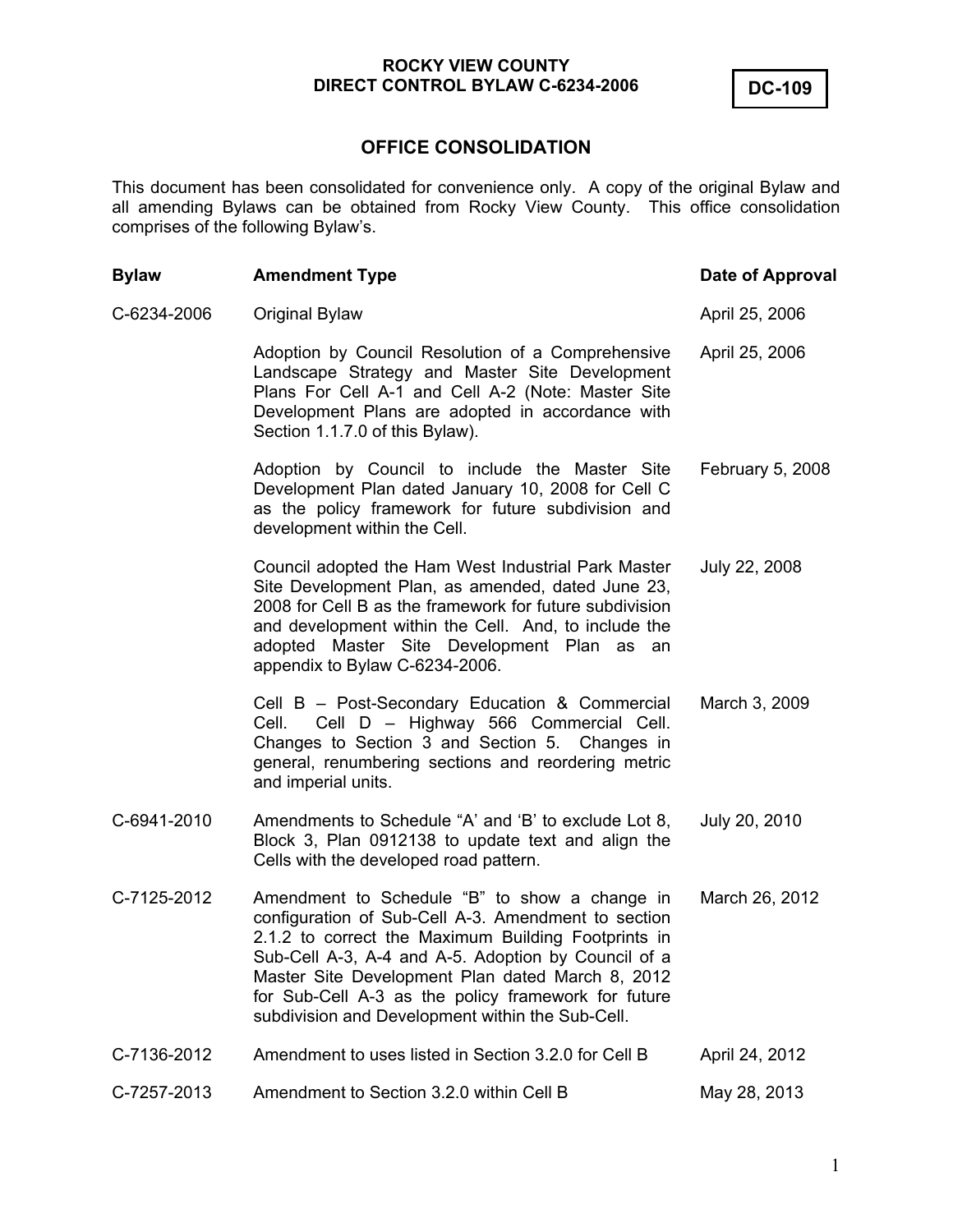**DC-109** 

| $\sim$      | Amendments to broken Appendix links. Amendment to<br>packaging of Appendix A | May 17, 2018 |
|-------------|------------------------------------------------------------------------------|--------------|
| C-7984-2019 | Amendments to include Sub Cells A-6 and A-7.                                 | May 26, 2020 |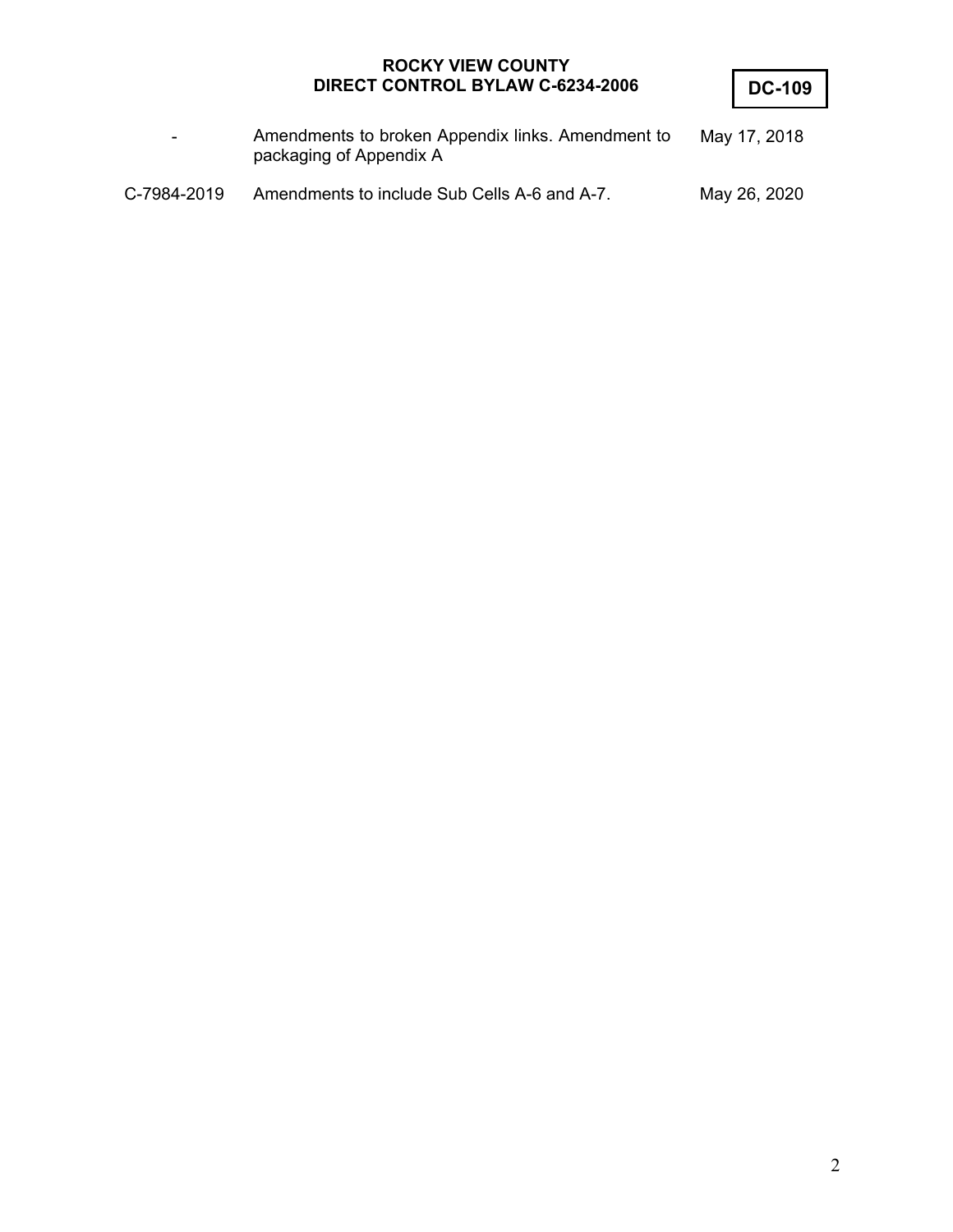## **DIRECT CONTROL BYLAW REGULATIONS**

The special regulations of the Direct Control District comprise:

- 1.0.0 General Regulations
- 2.0.0 Land Use Regulations Cell A Super-regional Shopping Centre & Racing Entertainment Centre
- 3.0.0 Land Use Regulations Cell B Post-Secondary Education & Commercial
- 4.0.0 Land Use Regulations Cell C Nose Creek Conservation
- 5.0.0 Land Use Regulations Cell D Highway 566 Commercial
- 6.0.0 Development Regulations
- 7.0.0 Definitions
- 8.0.0 Repeal

#### **1.0.0 GENERAL REGULATIONS**

- 1.1.0 For the purposes of this Bylaw, the Lands shall be notionally divided into Development Cells and Sub-Cells, the boundaries and descriptions of which shall be more or less as indicated in Schedule "A" & "B," attached to and forming part of this Bylaw, except otherwise approved by Council. The size and shape of each Development Cell and Sub-cell is approximate and will be more precisely determined by a Master Site Development Plan or a Tentative Plan of Subdivision, in form and substance satisfactory to the County.
- 1.2.0 The General Regulations contained within this Section are applicable to all the Lands in Development Area which includes all Development Cells.
- 1.3.0 The Definitions (Part One Section 8), General Administration (Part Two) and General Regulations (Part Three) as contained in the Land Use Bylaw (C-4841- 97) shall apply unless otherwise specified in this Bylaw.
- 1.4.0 All policies of the Balzac East Area Structure Plan, shall apply unless otherwise specified in this Bylaw.
- 1.5.0 All requirements of Balzac East Area Structure Plan shall apply, and where applicable, shall be submitted concurrently with any applications for subdivision and/or Development Permit, to the satisfaction of the County.
- 1.6.0 Except where specifically noted that Council approval is required, the Development Authority shall consider and decide on applications for Development Permits for all uses listed by this Bylaw, provided the provisions of all Sections contained herein are completed in form and substance.
- 1.7.0 All uses in all Development Cells, including the expansion of uses, shall require a Development Permit, unless otherwise specified in this Bylaw.
- 1.8.0 The following may be considered in the Development Cells described in Sections 2.0.0, 3.0.0, 5.0.0, of this Bylaw:
	- a) Roads necessary (including road rights of way, and areas for intersectional improvements) for access and internal vehicular circulation;
	- b) Deep and shallow utility distribution and collection systems and facilities;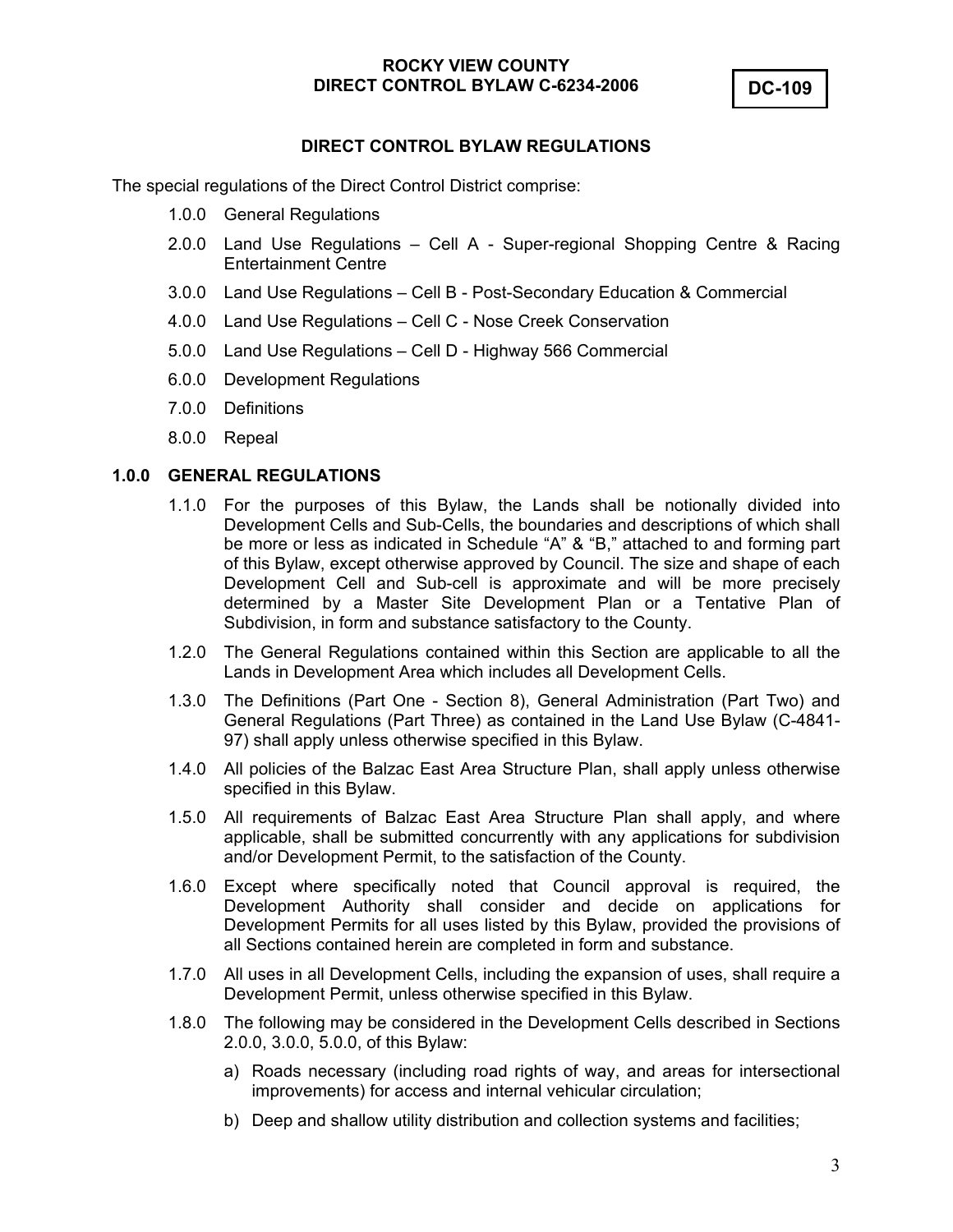- c) Stormwater facilities;
- d) Reserve and public utility lots.
- 1.9.0 Development Permit(s) for initial Stripping and Grading of the Lands either comprehensively, or in accordance with the individual Development Cells, will be issued by Council in accordance with the provisions of this Bylaw.
- 1.10.0 Council or the Development Authority will, through Development Agreement(s) required by this Bylaw, specify any development regulation, criteria or condition necessary to ensure all development and/or subdivision on the Lands conforms to the technical requirements of the County, based on the development proposals and representations made by the Developer, upon which this Bylaw is based, and as determined by and to the satisfaction of the Council or the Development Authority at its sole and unfettered discretion.
- 1.11.0 The policies of Calgary International Airport Vicinity Protection Area Regulation (Alberta Regulation 318/1979), as amended, shall apply to all construction and development on the Lands subject to this Bylaw.
- 1.12.0 Through agreements with the County, either the Developer, a Lot Owners' Association, or a third party utility service provider acceptable to the County will be responsible for:
	- (1) Operation and maintenance of all stormwater management infrastructure required for the development area;
	- (2) Operation and maintenance of all private roads, parking areas and driveways;
	- (3) Landscaping and maintenance of public parks, linear pathways and open spaces within the Lands subject to this Bylaw.
- 1.13.0 Any Municipal requirements for on-site Infrastructure Rights of Way shall be negotiated by the Developer in good faith to ensure prompt and efficient delivery of Infrastructure Service as required by the County.
- 1.14.0 Subdivision in order to create Public Utility Lots and to create parcels associated with the areas of the Development Cells or Sub-Cells, as notionally described in Schedules "A" & "B", may be permitted by the Subdivision Authority. Additional Sub-cells may be added to Cell A, and the mapping changes made to Schedule "B", by amending this Bylaw.
- 1.15.0 Development Cells "A" and "D", as shown on Schedule "A" of this Bylaw, shall be considered individual Business Parks for the purpose of interpreting regulations contained in Section 4.4.3 d. Landscaping, of the Balzac East Area Structure Plan. Cells "A" and "D" may include a proportionate share of the qualifying Lands within Cell "C", as contributing to the overall landscaping requirements of the Balzac East Area Structure Plan.
- 1.16.0 There can be more than one Principal Use or Building on a Parcel.
- 1.17.0 This Bylaw requires that a Master Site Development Plan be prepared for each Cell and Sub-Cell. The Plan will be adopted by resolution of Council prior to the submission of a multi-lot subdivision or development permit application. No application to amend this Bylaw will be required prior to Council adoption of a Master Site Development Plan. Once adopted, the Plan will be attached to this Bylaw. The preparation of a Master Site Development Plan is not required for a subdivision application to create parcels associated with the areas of the Cells and/or Sub-Cells.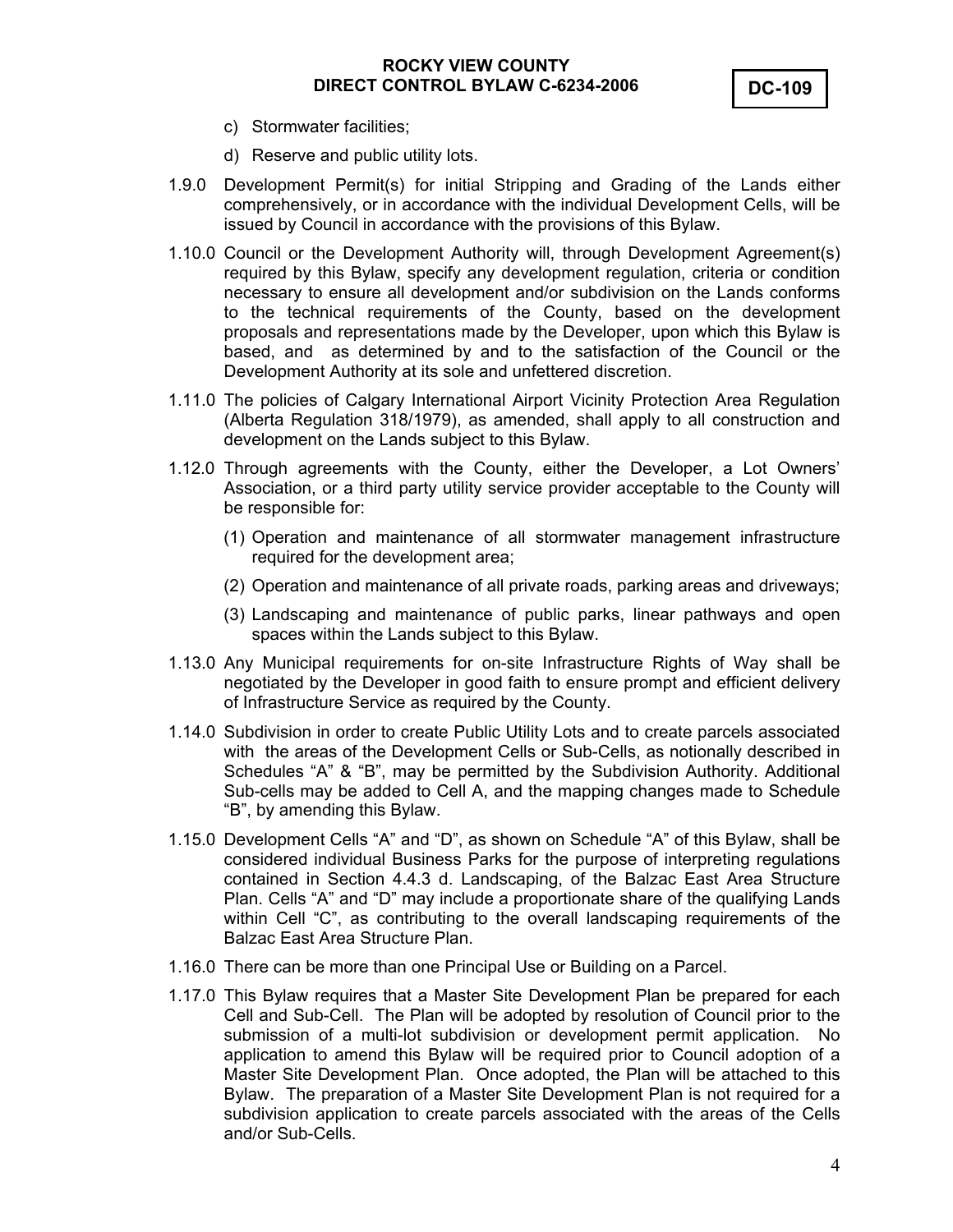

1.18.0 Neither preparation of a Master Site Development Plan, nor payment of Levy Charges for Water and Wastewater Services, are required as part of a Development Permit application for Temporary Construction Facilities or Development Permit application for other small scale building(s), as determined by the County.

#### **2.0.0 LAND USE REGULATIONS – Cell A – Super-regional Shopping Centre and Racing Entertainment Centre**

Cell A comprises the majority of the Development Area. It lies to the east of Queen Elizabeth II Highway, north and adjacent to Township Road 261, as shown in Schedule 'A'. It comprises approximately 166 hectares (410 acres).

a) Purpose and Intent

The purpose and intent of this Development Cell is to provide for the development of a comprehensively designed and integrated retail/entertainment complex. The principal uses proposed for Cell A include a Super-regional Shopping Centre, and a Racing Entertainment Centre (REC). Development in the Cell will include 7 Sub-Cells.

Sub-Cell A-1 and A-6 comprise the Racing Entertainment Center which includes a Horse Racing Track with accompanying service, entertainment and gaming uses. Sub-Cell A-2 comprises the Super-regional Shopping Centre.

Sub-Cell A-1, A-2, and A-6 will be fully integrated with each other and will provide for the movement of pedestrian and vehicular traffic between each principal use through the development of a "link" or other means of integration, which shall be detailed in the Master Site Development Plan for the Super-regional Shopping Centre and the REC.

Sub-Cell A-3, A-4, A-5, and A-7 development comprises the "out parcel" development, and will consist of commercial/retail/service/hospitality/office uses that are complementary to the principal uses within Cell A. Development of Sub-Cell A-3, A-4, A-5 and A-7 lands shall be comprehensively designed and shall complement and integrate with the principal uses of Cell A providing high quality landscaping treatment and a pedestrian network throughout the Development Cell and wider Development Area, in order to present a campus-like development in each of the Sub-Cell A-3, A-4,A-5, and A-7 areas.

b) Uses

(1) Sub-Cell A-1 and A-6: Racing Entertainment Centre

- Overall Development Permit for structures to be issued by Council. Subsequent Development permits to be issued by the Development Authority.
- Uses occupying leasable space within the structure of the REC will not require an individual Development Permit, with the exception of Uses requiring exterior signage or having direct exterior customer access.

(2) Sub-Cell A-2: Super-Regional Shopping Centre

 Overall Development Permit for structures to be issued by Council. Subsequent Development permits to be issued by the Development Authority.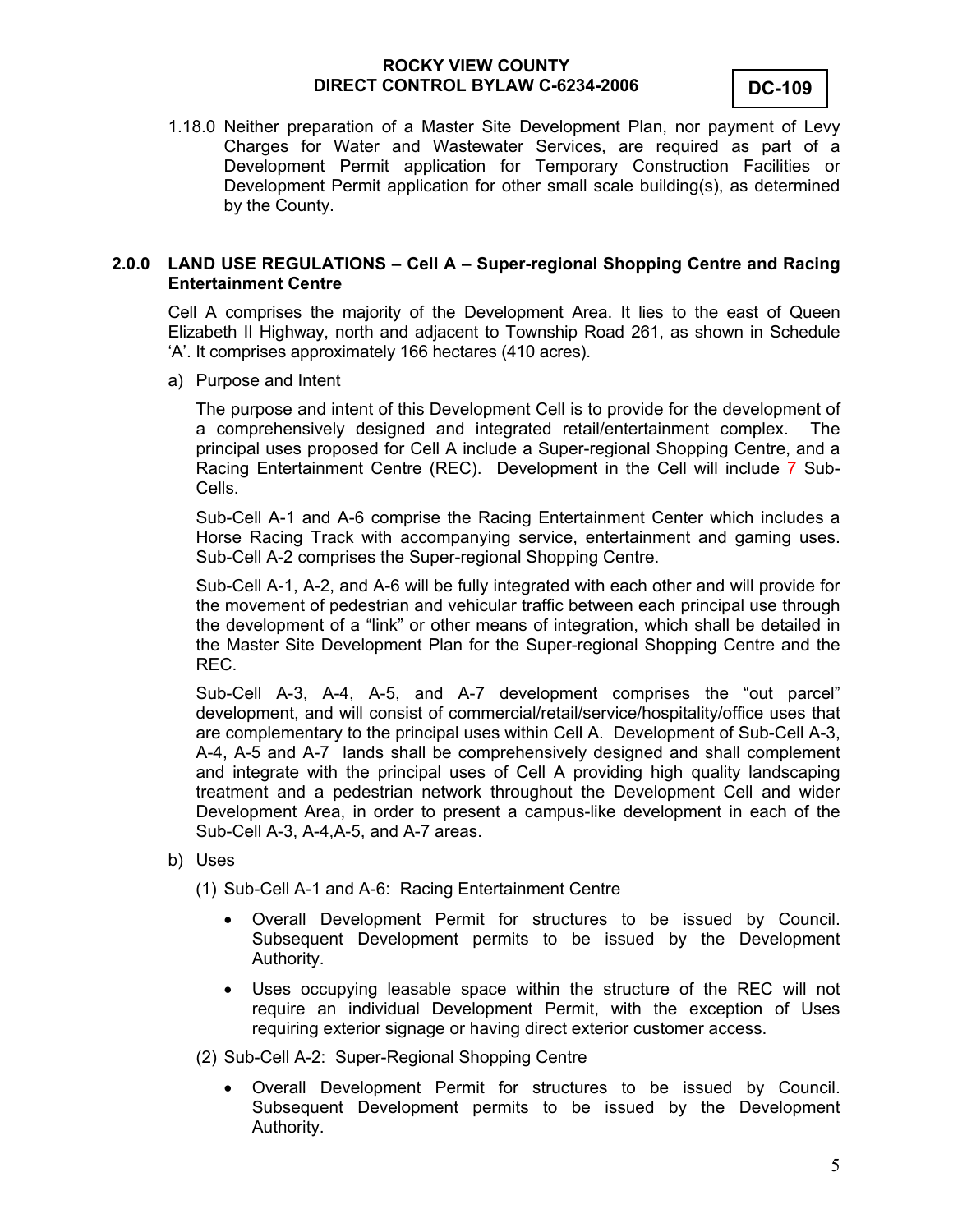

- Uses occupying leasable space within the structure of the Super-regional Shopping Centre will not require an individual Development Permit, with the exception of Uses requiring exterior signage or having direct exterior customer access.
- (3) Sub-Cell A-3, A-4 & A-5: Out Parcel Development
	- a) Accessory Buildings
	- b) Accessory Uses
	- c) Agricultural Tourism Uses
	- d) Athletic and Recreation Facilities
	- e) Automobile Rental Store
	- f) Banks or Financial Institutions (may include drive through window)
	- g) Boat Storage
	- h) Brew-pub
	- i) Child Care Facilities
	- j) Drinking Establishment
	- k) General Agriculture
	- l) General Industry Type 1
	- m) Grocery stores
	- n) Health Care Services
	- o) Hotels, Motels
	- p) Laboratories
	- q) Liquor sales
	- r) Offices
	- s) Personal Service Businesses
	- t) Private Clubs
	- u) Public or Quasi-Public Buildings
	- v) Religious Assembly
	- w) Restaurants (may include drive through window)
	- x) Retail Food Store
	- y) Retail Stores
	- z) Schools Private
	- aa) Seasonal Sales of Vegetation
	- bb) Service Stations (may include car-wash)
	- cc) Shopping Centre
	- dd) Signs
	- ee) Temporary Construction Facility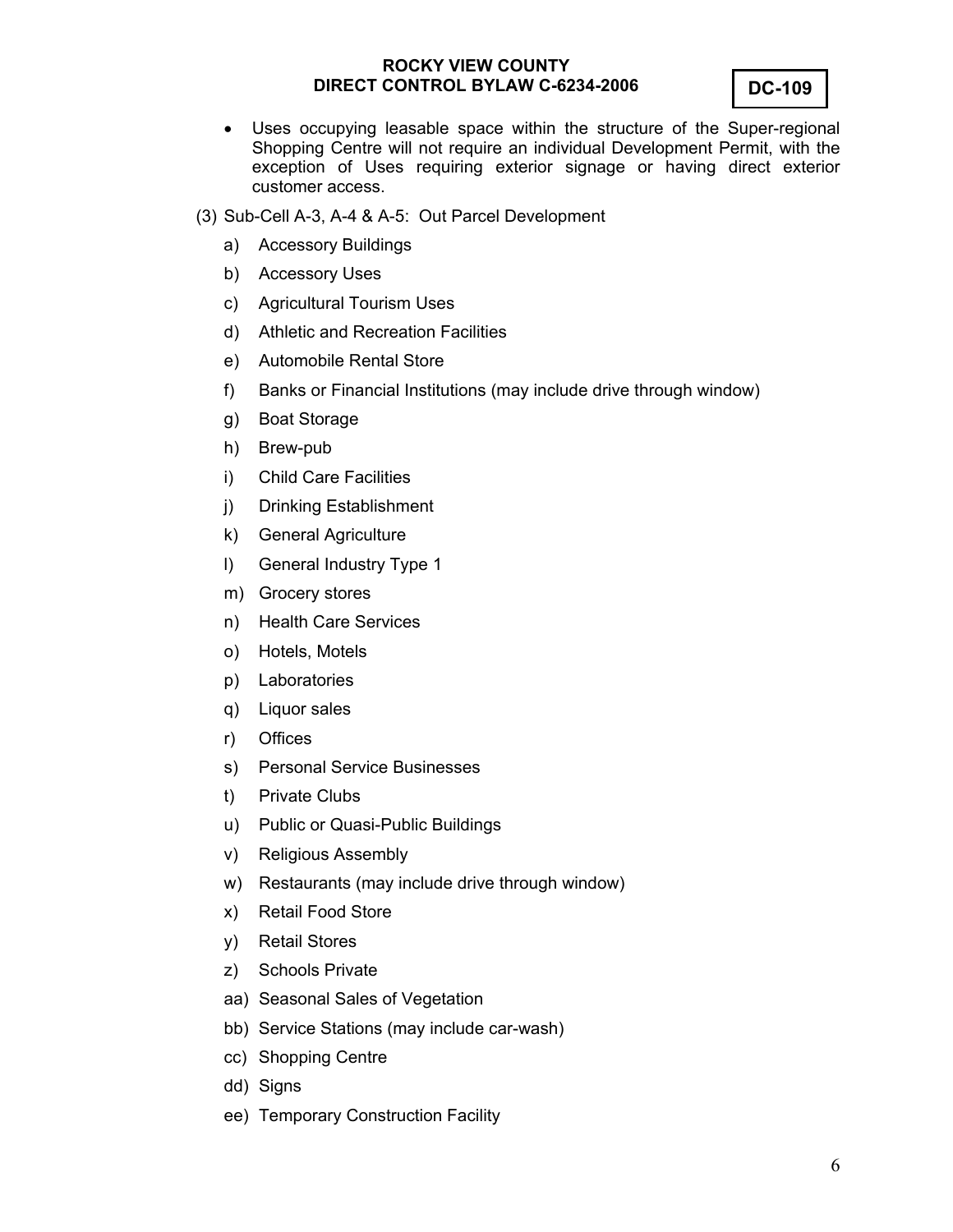**DC-109** 

- ff) Tourist Information and Services
- gg) Veterinary Clinic
- (4) The following uses are allowed on Lot 6, Block 1, Plan 1510038
	- a) Accessory Buildings;
	- b) Accessory Uses;
	- c) Agriculture and Tourism Uses;
	- d) Amusement and Entertainment Services
	- e) Athletic and Recreation Facilities;
	- f) Automobile Rental Store;
	- g) Automotive Services;
	- h) Banks or Financial Institutions (may include drive through window);
	- i) Brew-pub;
	- j) Cannabis Retail Store;
	- k) Carwash;
	- l) Commercial Business;
	- m) Convenience Store;
	- n) Dealership/Rental Agency Automotive;
	- o) Drinking Establishment;
	- p) Grocery Stores;
	- q) Health Care Services;
	- r) Hotels
	- s) Indoor Participant Recreation Services;
	- t) Liquor Sales;
	- u) Motels;
	- v) Offices;
	- w) Outdoor Café
	- x) Personal Services Businesses;
	- y) Private Clubs and Organizations;
	- z) Public or Quasi-Public Buildings;
	- aa) Restaurant (may include drive through window);
	- bb) Retail Food Store;
	- cc) Retail Stores, Local;
	- dd) Retail Store, Regional;
	- ee) Service Station (may include car-wash);
	- ff) Shopping Centre, Local;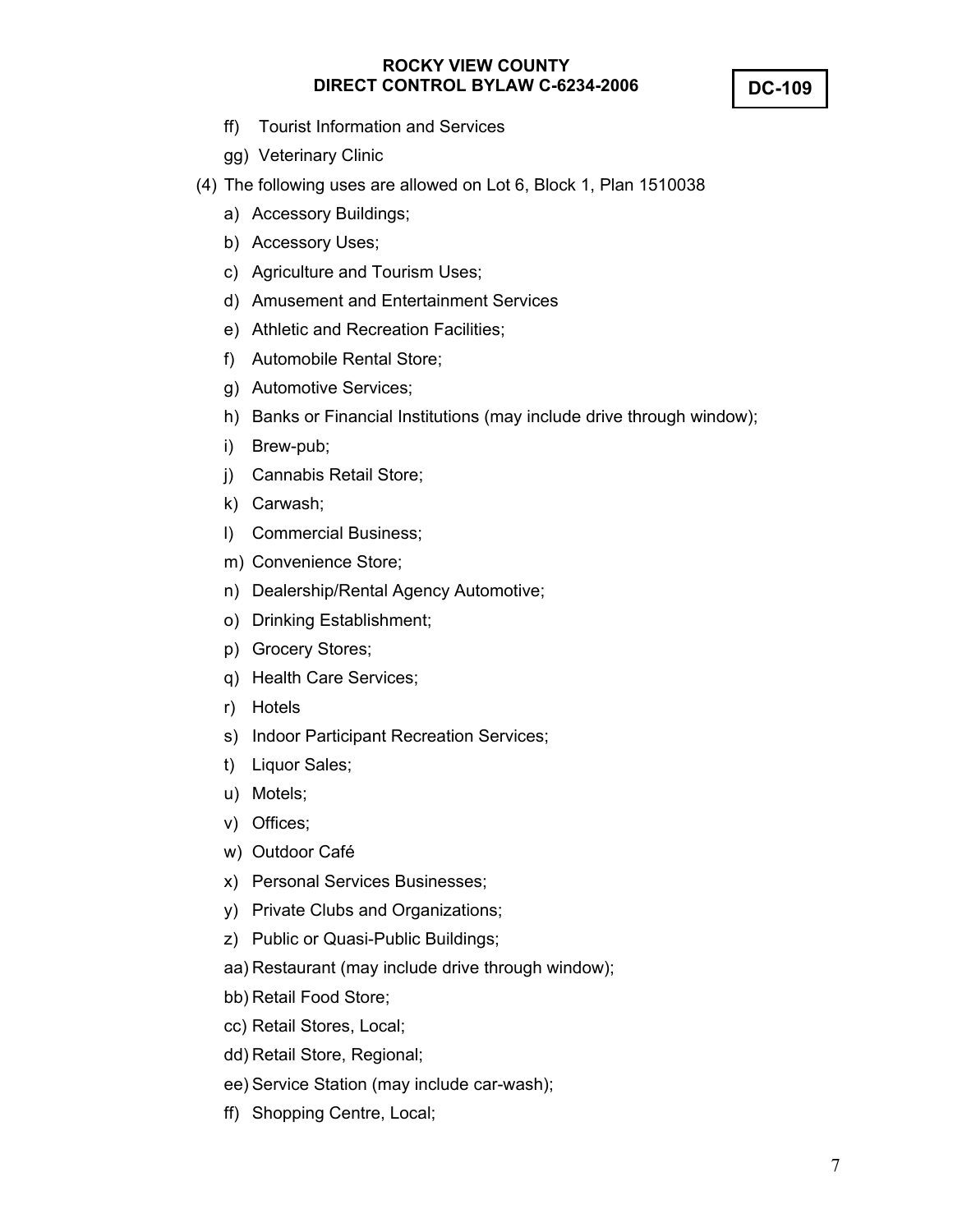**DC-109** 

- gg) Shopping Centre, Regional;
- hh) Signs;
- ii) Tourist Information and Services;
- ji) Veterinary Clinic;

#### 2.1.0 Maximum Limits

- 2.1.1 Maximum Height of Buildings
	- a) Grandstand 26 m (85 ft)
	- b) Hotel 46 m (150 ft) to be measured from lobby floor elevation of Hotel facility.
	- c) Super-regional Shopping Centre 20 m (66 ft)
	- d) All other buildings  $-15$  m (49 ft)
	- f) Accessory Buildings: 5 m (16.5 ft)
- 2.1.2 Maximum Building Footprint for Retail Stores:

Maximum Building Footprints do not apply to Sub-cells A-1, A-2, and A-6.

- a)  $15,000 \text{ m}^2$  (161,459 ft<sup>2</sup>) in Sub-cell A-3 and A-4.
- b) 7,500 m<sup>2</sup> (80,729 ft<sup>2</sup>) in Sub-cell A-5.
- c)  $7,500$  m<sup>2</sup> (80,729 ft<sup>2</sup>) in any additional Sub-cell.
- d)  $7,500 \text{ m}^2$  (80,729 ft<sup>2</sup>) in Sub-cell A-7
- e) Maximum Building Footprints for Retail Stores in any Sub-cell may be revised by Council through an amendment to this Bylaw providing the Purpose and Intent of the Sub-cell are met.
- 2.1.3 Number of freestanding signs per lot: To be determined through a Master Site Development Plan.
- 2.1.4 Number of accessory buildings per lot: To be determined through a Master Site Development Plan.
- 2.1.5 Setbacks for Buildings All Maximum and Minimum setbacks are to be in accordance with a Master Site Development Plan, to the satisfaction of the County.
- 2.1.6 For the purpose of determining height in this Bylaw, architectural features such as towers or peaks which are proposed to reduce the perceived mass of the building or to add architectural interest, or to screen elevator shafts and HVAC enclosures, which in total represent less than 20% of the roof area, shall be excluded from the calculation of the Height of Building.
- 2.2.0 Subdivision Regulations
	- 2.2.1 Subdivision of Cell A is contemplated to provide titled parcels corresponding to each of the Sub-Cells as notionally illustrated on Schedule "B". Note: the final configuration and size of each of the Sub-Cells shall be determined by Plan of Survey.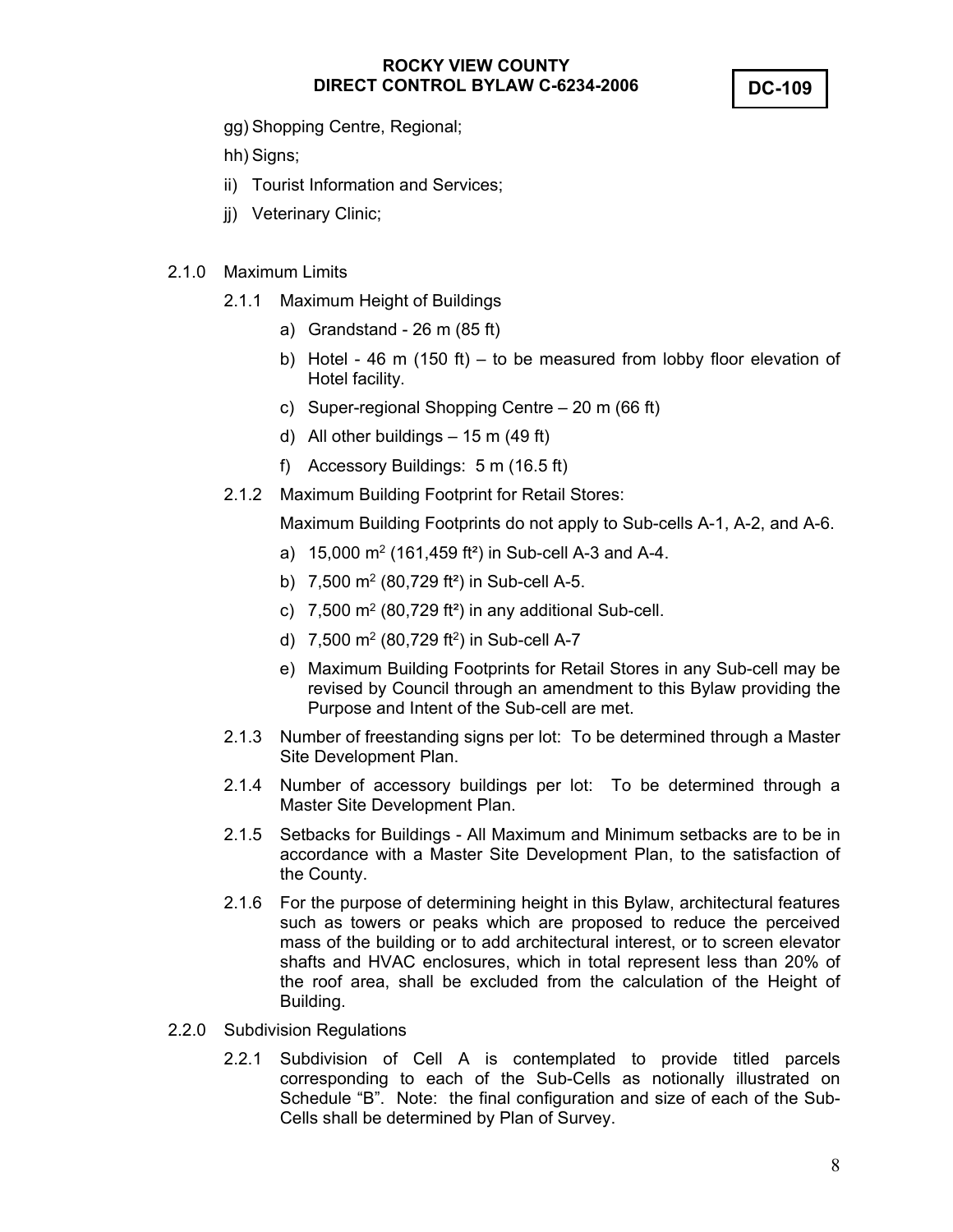- 2.2.2 The final Plan of Survey for Sub-Cells A-1, -2, and A-6 shall include the delineation of the ownership boundaries of the "link" between the two principal uses in Cell A, and shall provide opportunity for creation of a parcel occupying air-space above a Municipal Road.
- 2.2.3 Prior to further subdivision of the Sub-Cell A-3, A-4, A-5, and A-6 lands into titled lots a Master Site Development Plan for that Sub-Cell must be in place. In addition to the matters noted in 2.3.4, The Master Site Development Plan shall comprehensively illustrate the proposed lots and roads within the Sub-Cell and provide details regarding the overall integration of the Sub-Cell with the area governed by this Bylaw and adjacent lands.
- 2.2.4 Parcel sizes for Sub-Cell A-3, A-4, A-5, and A-6 lots anticipated in 2.2.3 above shall be in accordance with the Master Site Development Plan.
- 2.3.0 Special Regulations
	- 2.3.1 Notwithstanding Section 30 Parking and Loading and Schedule  $5 -$ Parking, Schedule 6 – Loading, of the Land Use Bylaw (C-4841-97), Parking and Loading requirements regarding the number of stalls required for each Cell and/or Sub-Cell shall be based on Parking and Loading Needs Assessment. Once this information is accepted by the County, it will be used to produce a Parking Lot Landscaping, Design and Traffic Management Plan. The Plan is to provide an integrated approach to the design of the parking facilities, the landscape and pedestrian systems, and identifies the traffic accommodation and flow for the internal development area, to the satisfaction of the County. The Plan is to be prepared by a team made up of a Professional Transportation Engineer and a Professional Landscape Architect, and is to be submitted to the County for review along with the Development Permit application for structures associated with the principal use for each Cell and/or Sub-Cell.
	- 2.3.2 For the purpose of interpreting regulations contained in Section 4.4.3 d. Landscaping, of the Balzac East Area Structure Plan, the area contained within the oval of the horse racing track shall not be considered as part of the total Cell area, nor as contributing to calculations of the areas required for landscaping treatment.
	- 2.3.4 Prior to the first Development Permit application for structures in any of the Sub-Cells, a Master Site Development Plan must approved by Council. The Master Site Development Plan is to include Comprehensive Subdivision Design or development configuration, along with comprehensive and Detailed Physical Design, Landscaping and Architectural Standards. To the satisfaction of the County, the standards are to ensure:
		- The complex integrates with the landscape, and the design seeks to mitigate the large scale of the development on the landscape;
		- The appearance of parking areas from adjacent Highways is enhanced, and that the expansive appearance of parking areas is limited by breaking up their surface coverage with significant areas of landscaping, pedestrian pathways, sidewalks, and boulevards, stormwater management facilities, and/or other features.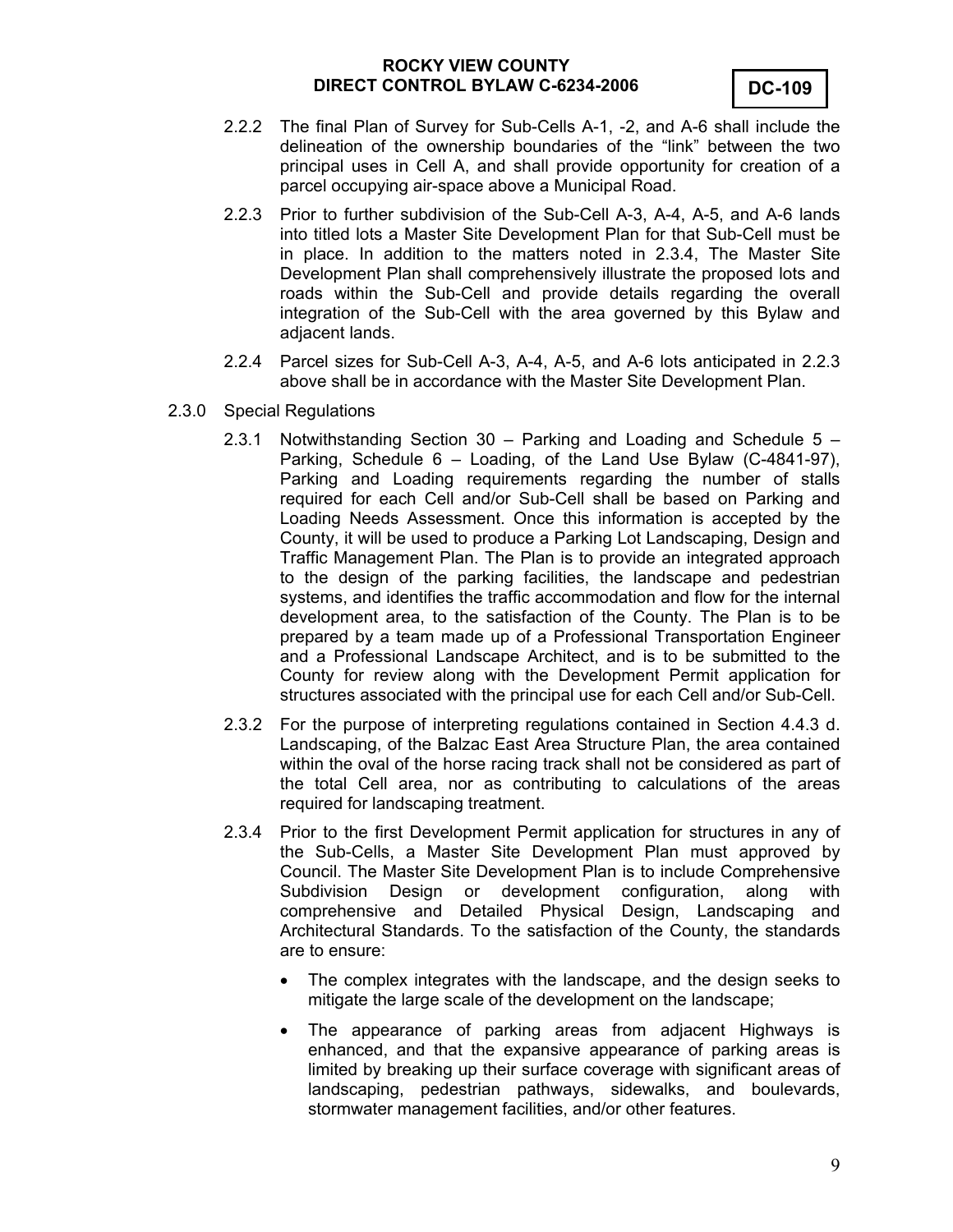

- Pedestrian movement throughout the development area is facilitated and encouraged through a well developed network of sidewalks, pathways and public gathering areas. Pedestrian movement systems are to be an integral part of the overall development concept.
- Development in all Sub-cells is sensitive to and integrates with adjacent development.
- 2.3.5 At the Development Permit Stage, an application for "Boat Storage" is required to meet the following criteria:
	- The site must be adequately fenced and/or screened to the satisfaction of the County.

## **3.0.0 LAND USE REGULATIONS – Cell B - Post-Secondary Education & Commercial Cell**

Cell B comprises the area located in the eastern portion of the Development Area, adjacent to Range Road 293, as shown in Schedule 'B', comprising approximately 23 hectares (57 acres).

3.1.0 Purpose and Intent

The purpose of Cell B is to provide for the development of an educational campus associated with a post secondary institution and the potential for additional commercial uses which service the local and regional area.

#### 3.2.0 Uses

- a) Agriculture, General
- b) Agricultural Tourism Facilities
- c) Accessory Buildings
- d) Accessory Uses
- e) Accommodation and Convention Services
- f) Bank or a Financial Institution (may include drive through window)
- g) Dealership/Rental Agency, Automotive
- h) Dealership/Rental Agency, Implement and Equipment
- i) Dealership/Rental Agency, Recreational Vehicle
- j) General Agriculture
- k) General Industry Type I
- l) General Industry Type II
- m) Indoor Participant Recreation Services
- n) Offices
- o) Outdoor Participant Recreation Services
- p) Outdoor Storage, Recreational Vehicle (accessory to Dealership/Rental Agency)
- q) Personal Service Business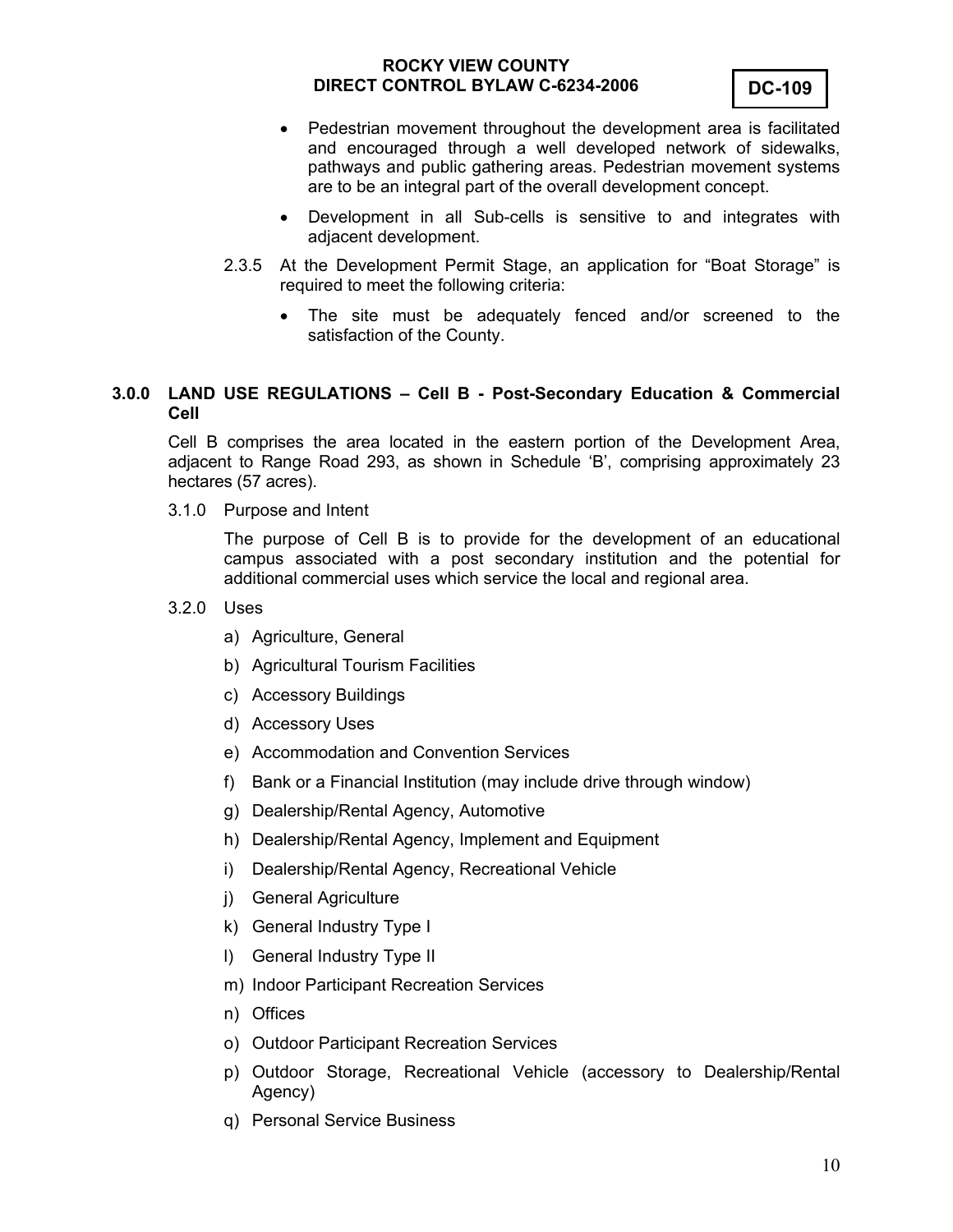**DC-109** 

- r) Public Park
- s) Public or Semi-Public Building
- t) Post-Secondary University or College
- u) Religious Assembly
- v) Restaurant (may include drive through window)
- w) Retail Store, Local
- x) Retail Store, Regional
- y) Seasonal Sales of Vegetation
- z) Schools Public, Private & Separate
- aa) Signs
- bb) Veterinary Clinic
- cc) Warehouse Stores
- 3.3.0 Maximum and Minimum Limits
	- 3.3.1 Height of Buildings:
		- a) Principal building: 15.25 m (50 ft)
		- b) Accessory Buildings: 5 m (16.5 ft)
	- 3.3.2 Building Coverage:

Total coverage for Principal and Accessory Buildings: 45% of the lot.

- 3.3.3 Number of freestanding signs per lot: To be determined through a Master Site Development Plan.
- 3.3.4 Number of accessory buildings per lot: To be determined through a Master Site Development Plan.
- 3.3.5 Minimum Lot Size: Minimum Lot Size: 0.405 ha (1.00 acre)
- 3.3.6 Setbacks for Buildings All Maximum and Minimum setbacks are to be in accordance with a Master Site Development Plan, to the satisfaction of the County.
- 3.4.0 Special Regulations
	- a) All building on lots which face and/or abut Range Road 293 and Township Road 261 shall be treated as front yards. No activities creating heavy truck movements will be allowed to be located on building facades facing toward either of these roadways.
	- b) On sites abutting Range Road 293, and Township Road 261, the major customer entrance to the building should be facing Range Road 293 or Township Road 261.
	- c) Prior to the first Development Permit application for structures in this Cell, a Master Site Development Plan must be approved by Council. The Master Site Development Plan is to include a Comprehensive Subdivision Design or development configuration, along with comprehensive and detailed Physical Design, Landscaping and Architectural Standards. To the satisfaction of the County, the standards are to ensure: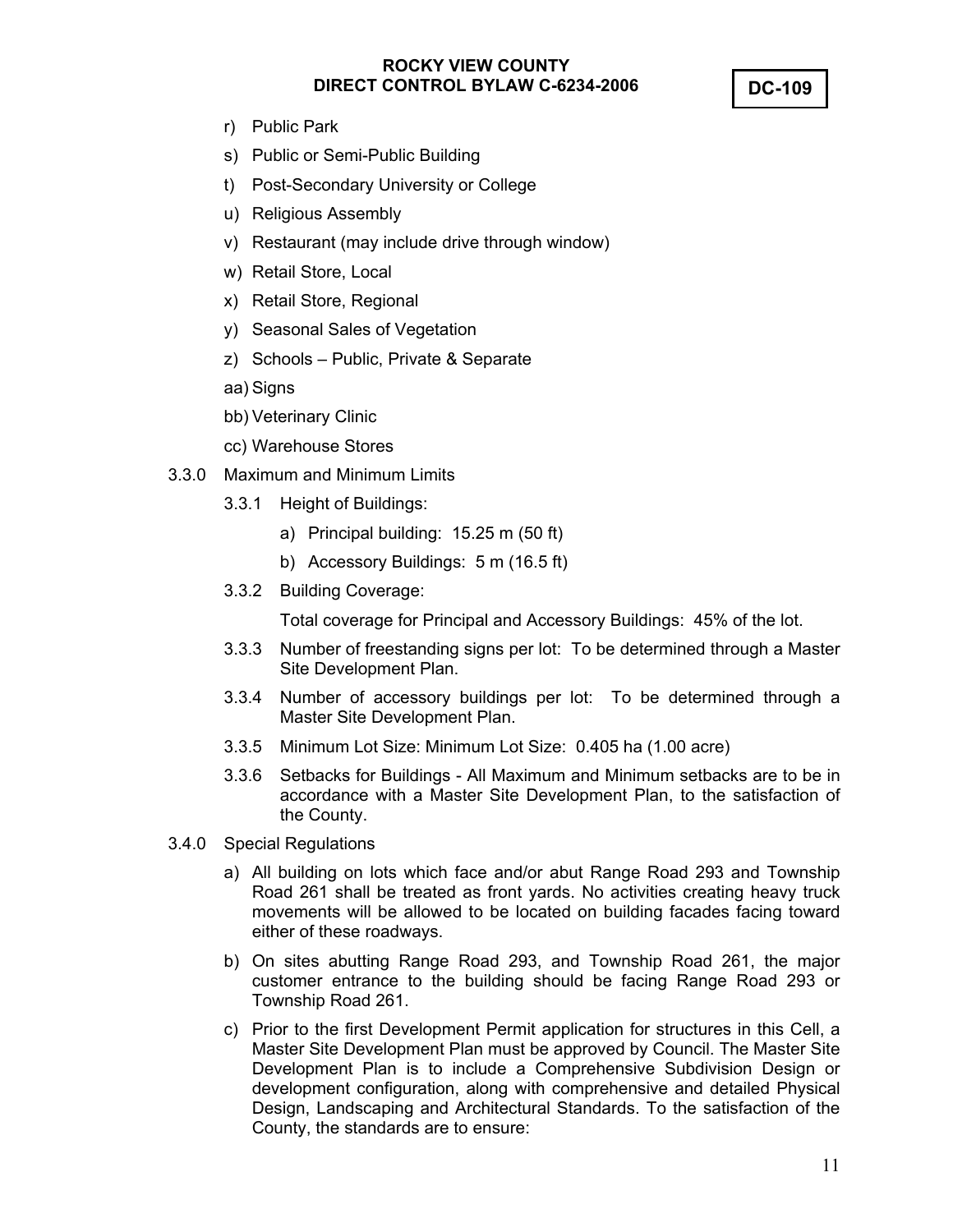- Development is sensitive to the interface with adjacent Land Uses and Roadways;
- Pedestrian movement throughout the development area is facilitated and encouraged through a well developed network of sidewalks, pathways and public gathering areas. Pedestrian movement systems are to be treated with the same importance as vehicular movement systems internal the development area;
- The appearance of parking areas is enhanced and that the expanse of parking areas is limited by breaking up their surface coverage with significant areas of landscaping, pedestrian pathways, sidewalks, boulevards, and stormwater management facilities, and/or other features.

#### **4.0.0 LAND USE REGULATIONS – Cell C - Nose Creek Conservation Cell**

Cell C comprises the area located in the north-westerly corner of the Development Area, as shown in Schedule 'A', comprising approximately 29 hectares (72 ac).

4.1.0 Purpose and Intent

The purpose and intent of this Cell is: to provide for protection of ecological function of the Nose Creek and the sensitive riparian area adjacent to Nose Creek; to protect the waters of the Creek from pollution associated with adjacent land uses; and to provide for a regional public park and pathway system. Lands within this Cell are considered suitable for designation as either Environmental Reserve or Municipal Reserve.

- 4.2.0 Uses
	- a) General Agriculture
	- b) Public park
	- c) Gate-way feature consistent with the purpose and intent of this Cell
	- d) Temporary Sign
	- e) Constructed wetland for the purpose of stormwater management
- 4.3.0 Special Regulation

The westerly boundary of this Cell is bounded by the right of way of the Queen Elizabeth II Highway. The easterly boundary of this Cell will be 20 meters from the top of the eastern most banks of the Creek, and include all areas identified as part of the floodway of the Creek. Greater setbacks may be required by other agencies having jurisdiction.

#### **5.0.0 LAND USE REGULATIONS –Cell D - Highway 566 Commercial Cell**

Cell D comprises the area located south of Highway 566, and east of the Nose Creek Conservation Cell, as shown in Schedule 'A'. This Cell comprises approximately 50 hectares (124 ac).

5.1.0 Purpose and Intent

The purpose and intent of this Cell is to provide for the development of a range of business and commercial uses recognizing the need to be sensitive to Highway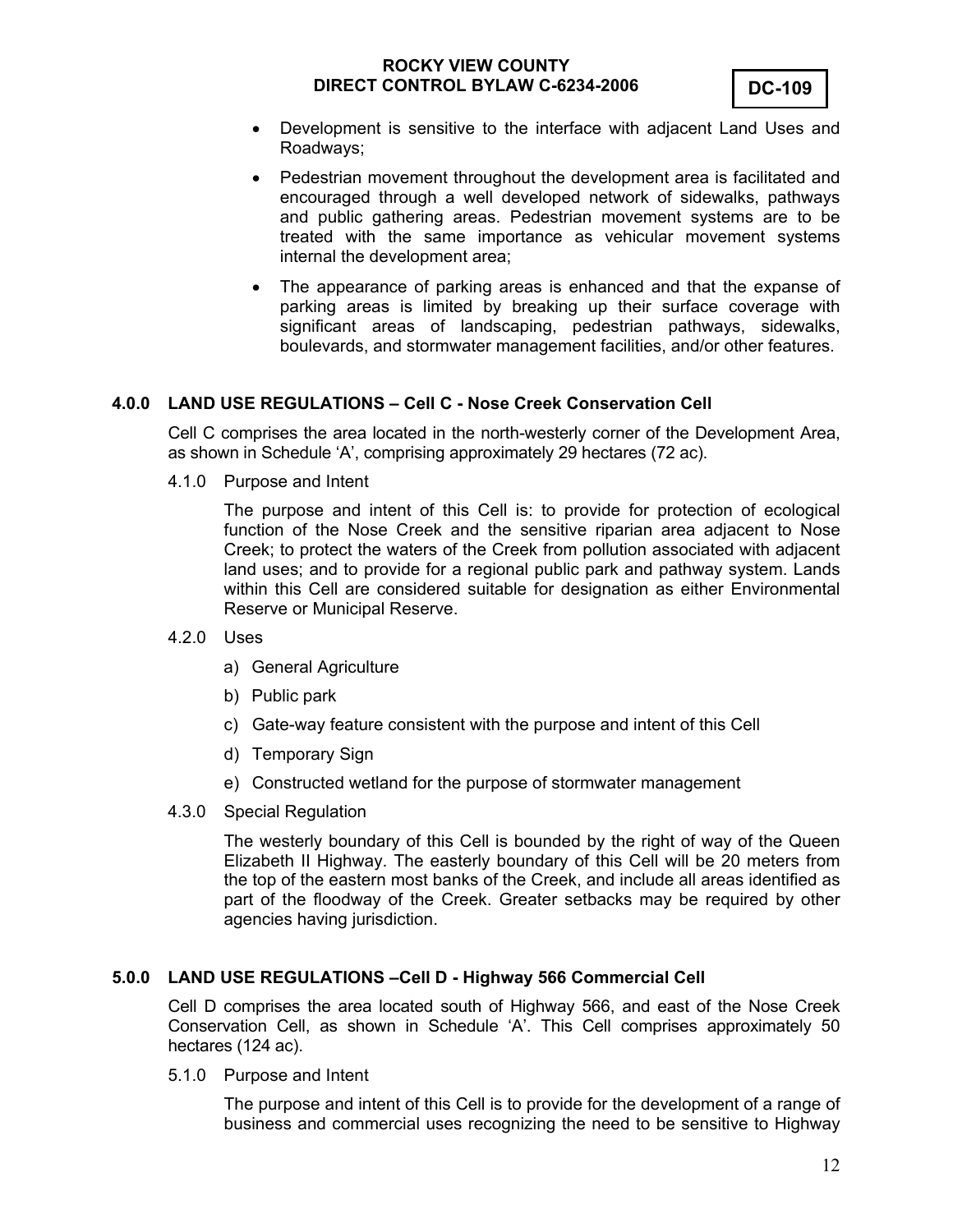

2, Highway 566, the realigned East Service Road, and adjacent residential land uses. Development in this Cell shall also demonstrate a high standard of building design and landscaping to enhance the appearance of the development from the residential lands to the northeast, from Highway 566, and from the Queen Elizabeth II Highway Corridor.

Development of these Lands will accommodate a shopping and office village, which contains a mix of office, retail and service-commercial and hospitality uses. Development shall be comprehensively planned, shall demonstrate a wide variety of building types and scale, with a comprehensive pedestrian network that encourages pedestrian movement, and usable open space is provided with highquality landscaping.

#### 5.2.0 Uses

- a) Agriculture, General
- b) Accessory Buildings
- c) Accessory Uses
- d) Agricultural-tourism Facilities
- e) Athletic and Recreation Facilities
- f) Banks or Financial Institutions (may include drive through window)
- g) Brew-pub
- h) General Industry Type 1
- i) Child Care Facilities
- j) Drinking Establishment
- k) Grocery Store
- l) Health Care Services
- m) Hotels, Motels
- n) Laboratories
- o) Liquor Sales
- p) Offices
- q) Personal Services Businesses
- r) Public or Quasi-Public Buildings
- s) Religious Assembly
- t) Private Clubs
- u) Restaurants (may include drive through window)
- v) Retail Food Stores
- w) Retail Stores
- x) Schools Public or Separate
- y) Schools Private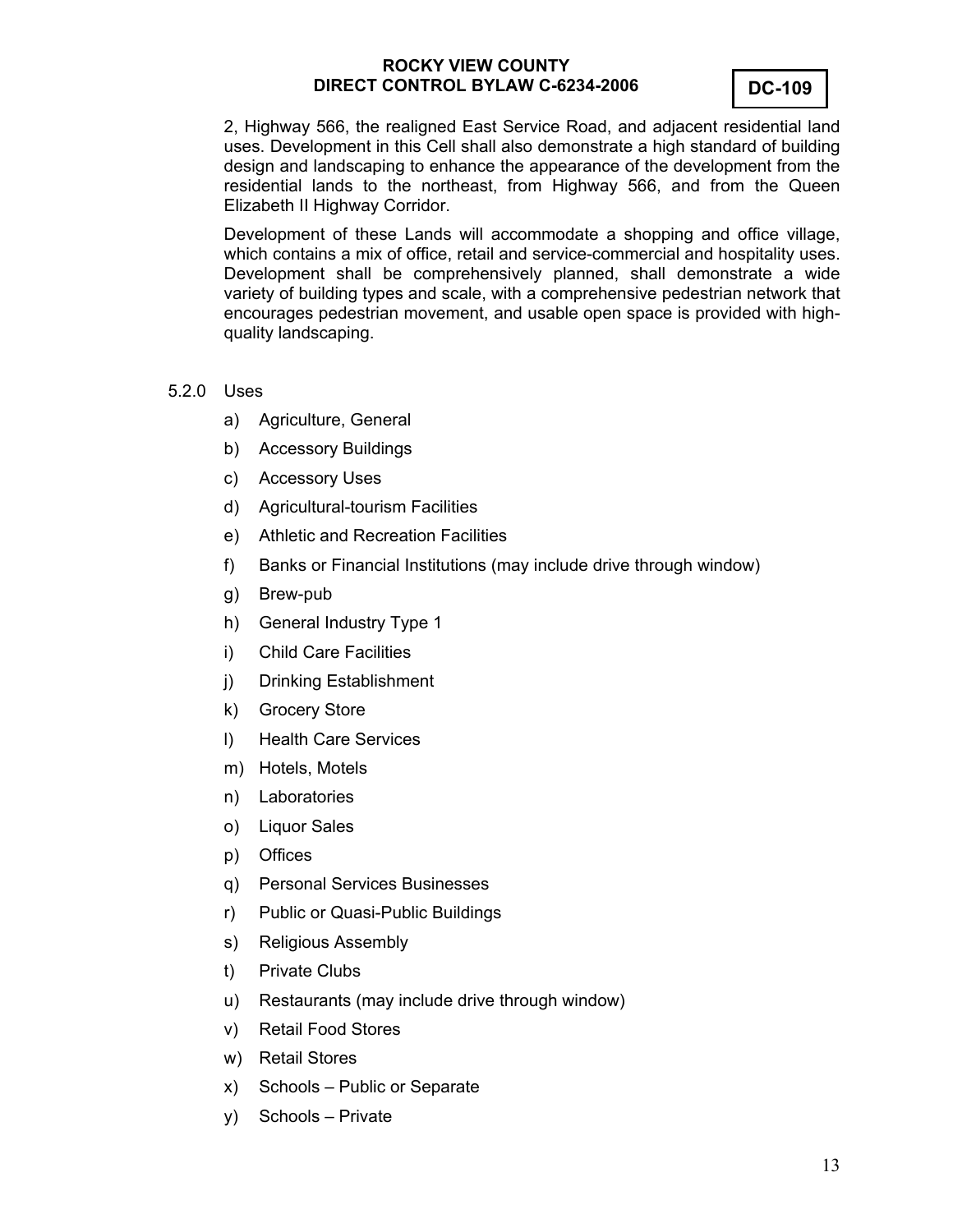**DC-109** 

- z) Seasonal Sales of Vegetation
- aa) Service Stations (may include carwash)
- bb) Shopping Centre
- cc) Signs
- dd) Temporary Construction Facilities
- ee) Tourist Information and Services
- ff) Utilities
- gg) Veterinary Clinics
- 5.3.0 Maximum Limits
	- 5.3.1 Height of Buildings:
		- a) Principal building: 14 m (46 ft)
		- b) Accessory Buildings: 5 m (16.5 ft)
		- c) Hotel/Motel: 46 m (150 ft)
	- 5.3.2 Maximum Building Footprint for Retail Stores:
		- a)  $16,260$  m<sup>2</sup> (175,000 ft<sup>2</sup>) (for sites west of the realigned RR 294)
		- b) 5,110 m² (55,000 ft²) (for sites east of the realigned RR 294)
		- c) Notwithstanding Section 5.3.2 b), one site east of the realigned RR 294 may be developed with a maximum building footprint of 16,260 m² (175,000 ft²)
		- d) Master Site Development Plans, prepared to the satisfaction of the Municipality County, may provide opportunity for Buildings to be attached, resulting in higher combined building footprints.
		- e) Maximum Building Footprints for Retail Stores may be revised by Council through an amendment to this Bylaw providing the Purpose and Intent of this Cell are met.
	- 5.3.3 Number of freestanding signs per lot: To be determined through a Master Site Development Plan.
	- 5.3.4 Number of accessory buildings per lot: To be determined through a Master Site Development Plan.
	- 5.3.5 Setbacks for Buildings All Maximum and Minimum setbacks are to be in accordance with a Master Site Development Plan, to the satisfaction of the County.
	- 5.3.6 For the purpose of determining height in this Bylaw, architectural features such as towers or peaks which are proposed to reduce the perceived mass of the building or to add architectural interest, or to screen elevator shafts and HVAC enclosures, which in total represent less than 20% of the roof area, shall be excluded from the calculation of the Height of Building.
- 5.4.0 Subdivision Regulations
	- 5.4.1 Cell D may be divided into Sub-cells without an amendment to this plan, and prior to the preparation of a Master Site Development Plan. A Master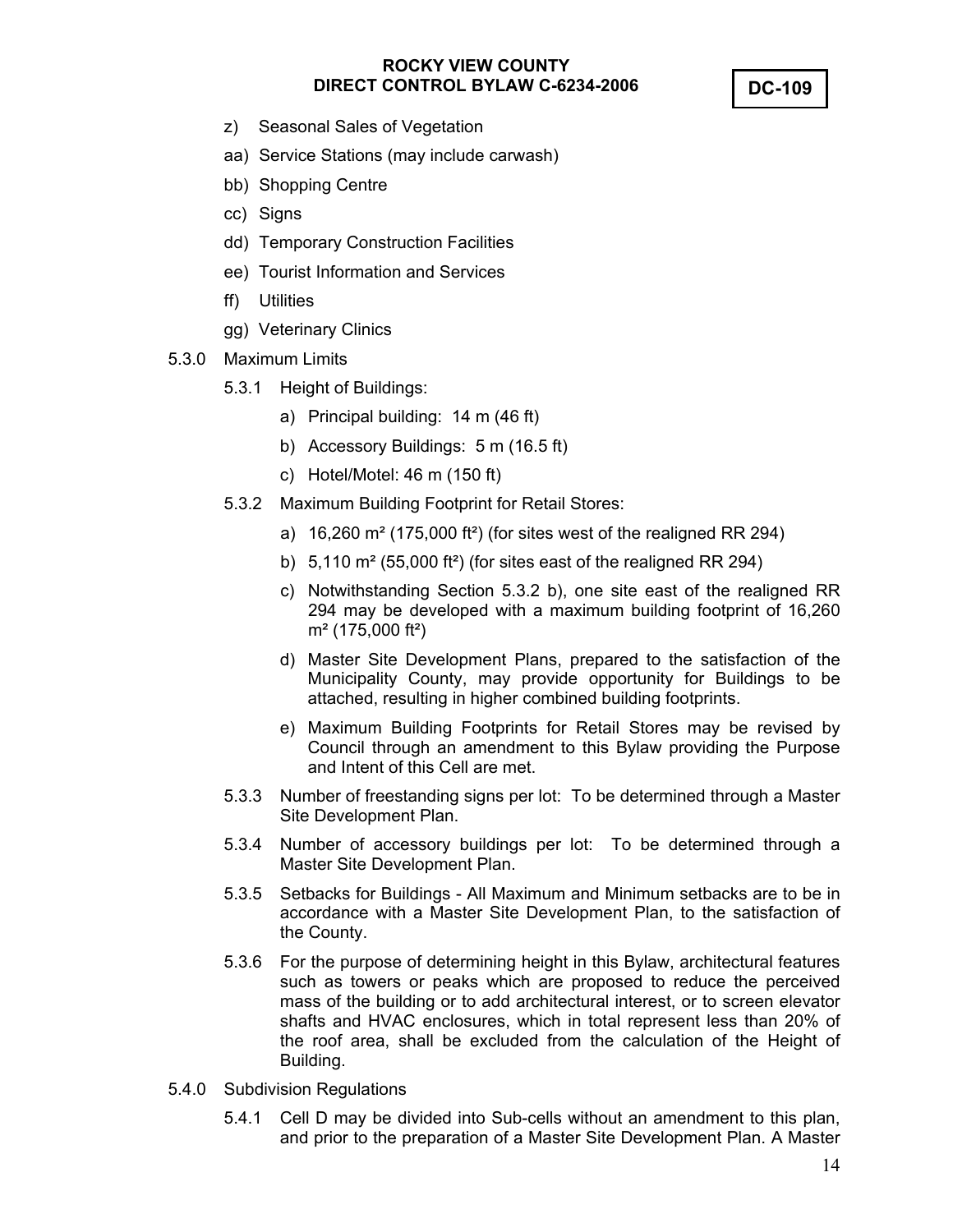

Site Development Plan for the Cell or Sub-cell must be in place prior to further subdivision of the Cell or Sub-cell into titled lots. In addition to the matters noted in 5.5.0, The Master Site Development Plan shall have comprehensively illustrated the proposed lots and roads within the Cell or Sub-Cell and have provided details regarding the overall integration of the Sub-Cell with the area governed by this Bylaw and adjacent lands.

- 5.4.2 Parcel sizes for Cell lots anticipated in 5.4.1 above shall be in accordance with the Master Site Development Plan.
- 5.5.0 Special Regulations
	- a) Building elevations which front on and/or face Highway 566, and the Queen Elizabeth II Highway, shall be treated as front yards. Activities creating heavy truck movements are strongly discouraged from facing toward Highway 566 or the Queen Elizabeth II Highway. Loading facilities are encouraged to be located on the sides of buildings.
	- b) On sites abutting Highway 566 and/or Range Road 293 and Range Road 294, direct customer access is strongly encouraged from the pedestrian walkways adjacent the roads (major or minor). If this is not possible, a customer entrance to the building should be located on the side of the building, and be clearly visible from these roads and their adjacent pedestrian walkways. These provisions are to provide for customer, and pedestrian connectivity through out the development area, and to encourage activity on sides of buildings other than those with the primary customer entrance.
	- c) Buildings on sites abutting Highway 566 and/or Range Road 293 and Range Road 294, and facing the Queen Elizabeth II Highway are to incorporate design elements that will enhance the appearance of all facades of the building.
	- d) In determining Maximum setback for Buildings abutting Highway 566 and Range Road 293 and Range Road 294, the prime consideration shall be to provide for the majority of parking to be located on the opposite side of the building from the major road.
	- e) Notwithstanding Section 30 Parking and Loading and Schedule  $5$  Parking, Schedule 6 – Loading, of the Land Use Bylaw (C-4841-97), Parking and Loading requirements regarding the number of stalls required for each Cell and/or Sub-Cell shall be based on Parking and Loading Needs Assessment. Once this information is accepted by the County, it will be used to produce a Parking Lot Landscaping, Design and Traffic Management Plan. The Plan is to provide an integrated approach to the design of the parking facilities, the landscape and pedestrian systems, and identifies the traffic accommodation and flow for the internal development area, to the satisfaction of the County. The Plan is to be prepared by a team made up of a Professional Transportation Engineer and a Professional Landscape Architect, and is to be submitted to the County for review along with the Development Permit application for structures associated with the principal use for each Cell and/or Sub-Cell.
	- f) Prior to the first Development Permit application for structures in this Cell, a Master Site Development Plan must be approved by Council. In addition to the matters noted in Section 5.5.0 above, the Master Site Development Plan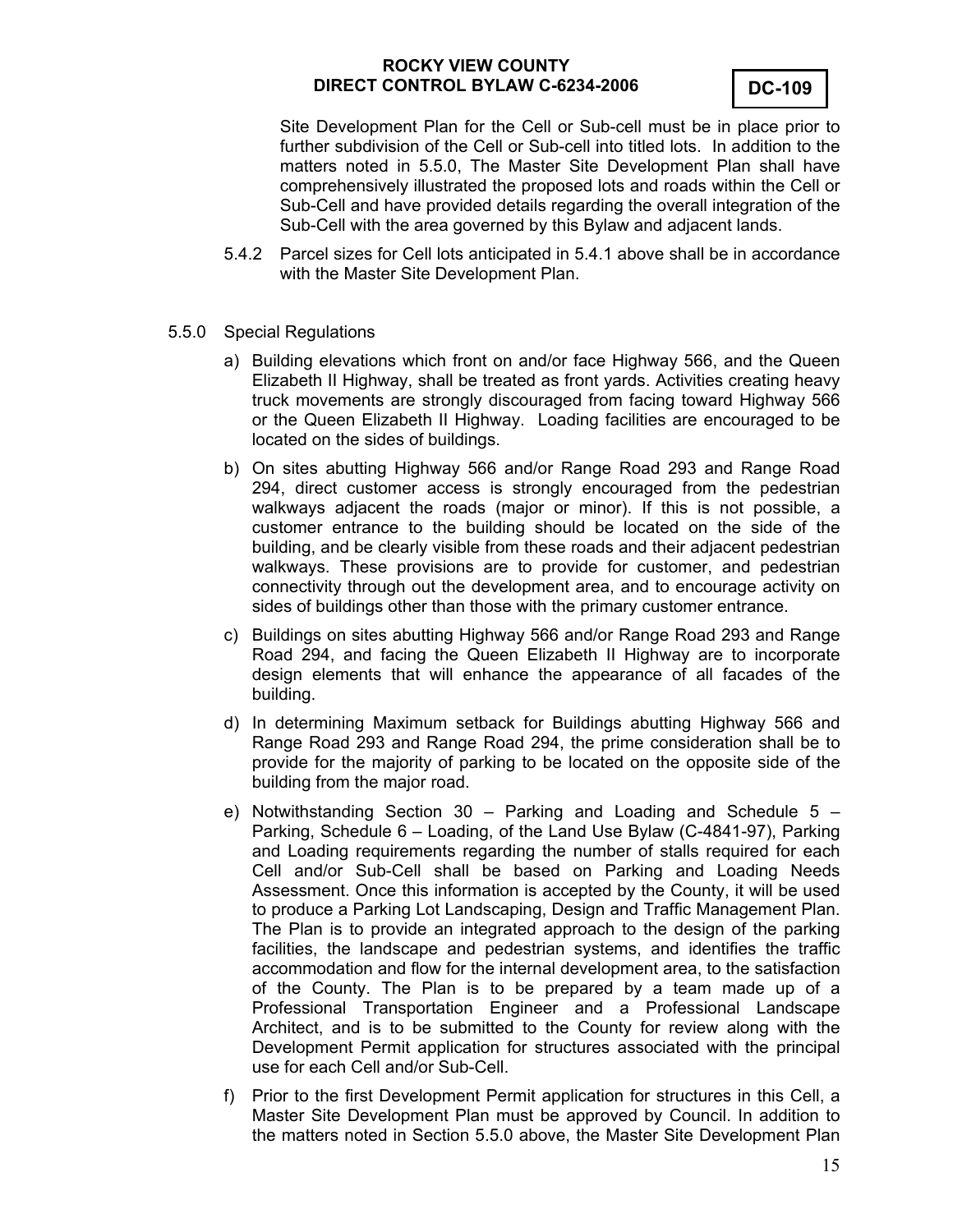

is to include a Comprehensive Subdivision Design or development configuration, along with comprehensive and detailed Physical Design, Landscaping and Architectural Standards. To the satisfaction of the County, the standards are to ensure:

- Development is sensitive to the interface with adjacent Land Uses and Roadways;
- Pedestrian movement throughout the development area is facilitated and encouraged through a well developed network of sidewalks, pathways and public gathering areas. Pedestrian movement systems are to be treated with the same importance as vehicular movement systems internal to the development area;
- The appearance of parking areas is enhanced and that the expanse of parking areas is limited by breaking up their surface coverage with significant areas of landscaping, pedestrian pathways, sidewalks, boulevards, and stormwater management facilities, and/or other features.

#### **6.0.0 DEVELOPMENT REGULATIONS**

- 6.1.0 No development of the Lands shall be permitted without, and until the Developer has prepared and submitted a detailed Storm Water Management Plan, prepared by a qualified Professional Engineer licensed to practice in the Province of Alberta, in consultation with the Nose Creek Partnership, and in form and substance satisfactory to the County. Stormwater Management Plans are to follow best practices of Low Impact Development to reduce the area of the site covered by impervious surfaces, and encourage stormwater infiltration.
- 6.2.0 No development of the site shall occur until the requirements the Alberta Historical Resources Act have been satisfied.
- 6.3.0 The water supply and distribution system required to service any of the Development Cells shall be via a piped system constructed, licensed and permitted by Alberta Environment.
- 6.4.0 Wastewater shall be treated via connection to a licensed wastewater treatment facility. The County shall not approve any application for any development of structures (except for initial stripping and grading of the site), until an agreement to connect to a licensed wastewater treatment facility has been established with the Developer.
- 6.5.0 Levy charges for connection to Water and Wastewater Services are to be paid prior to issuance of any Development Permit for structures, or concurrent with entering into a Development Agreement.
- 6.6.0 Levy charges associated with the Transportation Offsite Levy Bylaw C-5870- 2004, as amended, and Section 648 of the Municipal Government Act, are to be paid, as required, prior to issuance of any Development Permit for structures, or concurrent with entering into a Development Agreement.
- 6.7.0 Where a fire pump and hydrant system is proposed for firefighting, a Building Permit must be obtained for the installation of the fire-suppression system for the development area, prior to entering into a Development Agreement with the County. The fire suppression system must be designed to provide continuous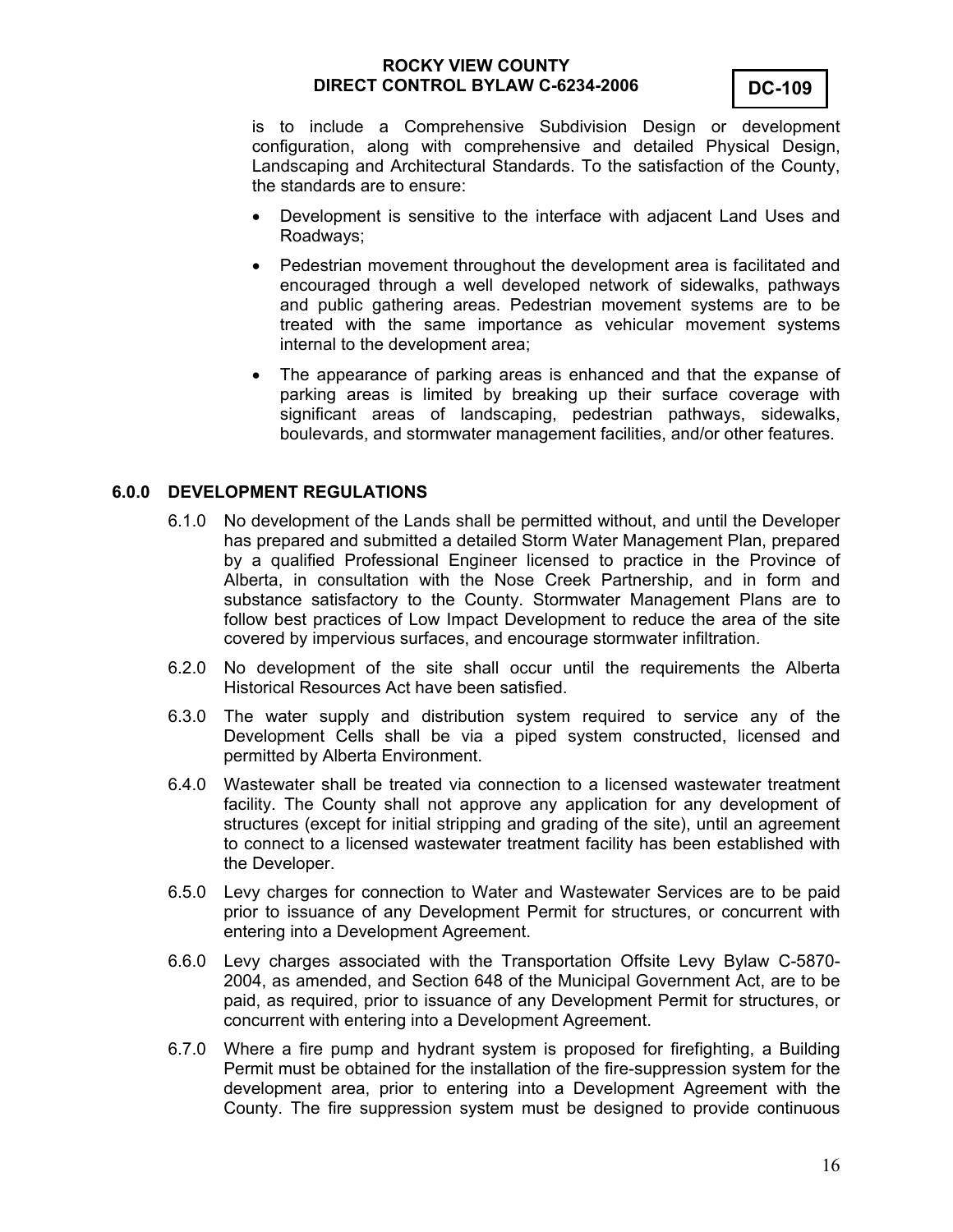coverage, with all requirements of the Alberta Building Code met, and engineering drawings must be stamped by the engineer.

- 6.8.0 Occupancy Certificates may only be issued for Development on the site once connections have been established to a piped, water and wastewater system.
- 6.9.0 Emergency Services must be operational for an Occupancy Certificate to be granted to any structure in the development area.
- 6.10.0 Water for fire fighting along with all-weather access roads are required for fire fighting during all stages of development and construction to the satisfaction of the County.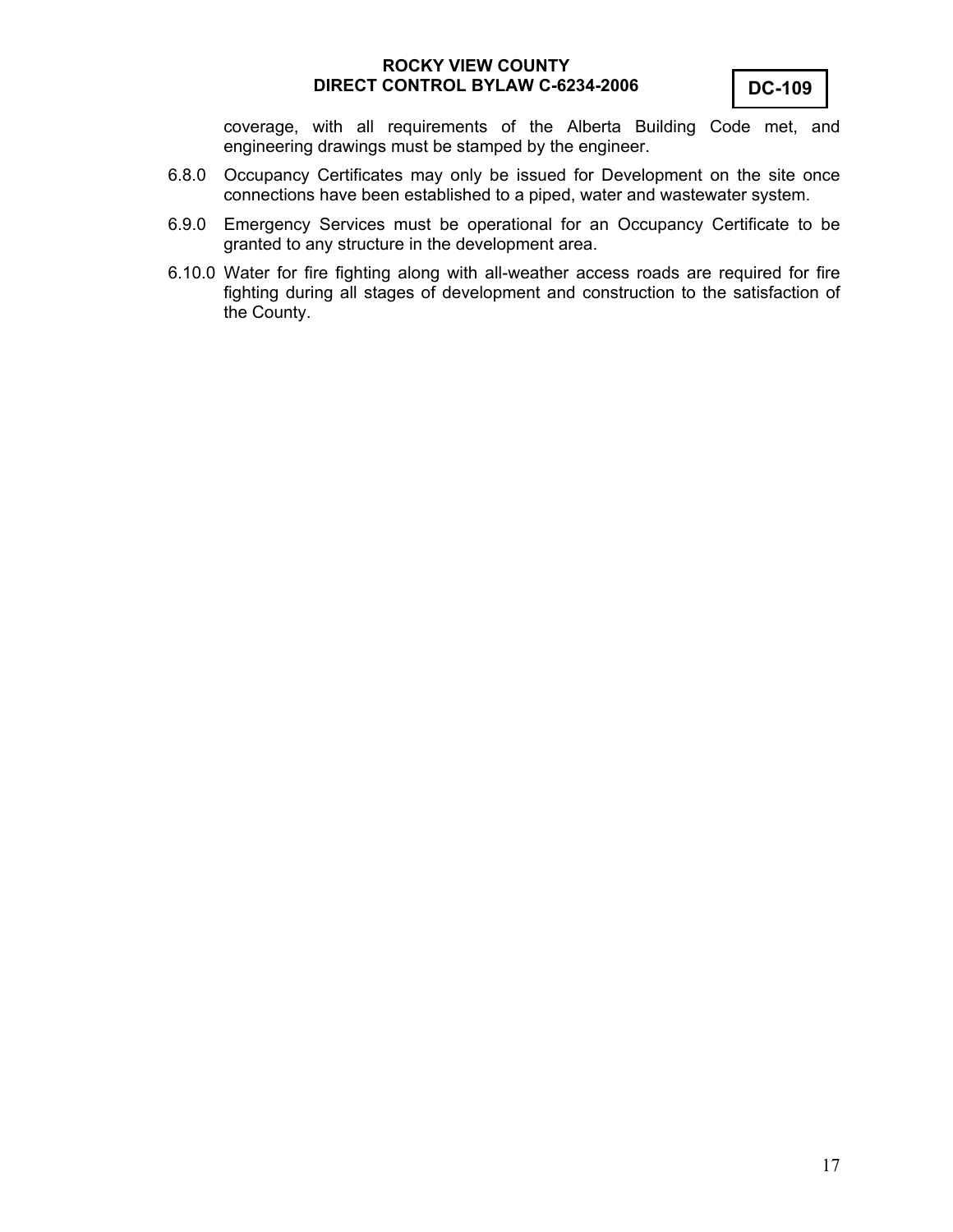#### **7.0.0 DEFINITIONS**

- 7.1.0 **Automobile Rental Store** means a place of business where vehicles are rented to the travelling public. No offsite storage of rental vehicles is to take place on the site.
- 7.2.0 **Agricultural Tourism Facilities** means a business or commercial facility that provides the travelling public with interpretive or curated services related to the agriculture industry. This may include museum facilities, or facilities to show or exhibit animals.
- 7.3.0 **Athletic and Recreation Facilities** means an indoor or outdoor sport facility, including racquet courts, gymnasia, arenas, swimming pools, stadia, sports fields or ice surfaces, and includes necessary uses such as cafeterias, pro-shop and amusement arcades exclusively servicing the users of the facility.
- 7.4.0 **Boat Storage** means an area used for the outdoor off-site storage of boats, recreational vehicles, off-road vehicles and all-terrain vehicles associated with Bass Pro Shops Outdoor World.
- 7.5.0 **Cafeterias** means that part of a business use where food services are provided to employees of the business, horse owners, their employees or contractors and other industry workers.
- 7.6.0 **Campus-like**  means development that emphasises the following design and functional qualities: comprehensive subdivision planning, with a comprehensive pedestrian network that provides interconnections between separated structures, and usable open space is provided with high-quality landscaping.
- 7.7.0 **Development Cell** means an area of land containing uses as defined and prescribed by this Bylaw.
- 7.8.0 **Entertainment Services** means those developments, having a room, area or building used indoors or outdoors for purposes of providing entertainment to patrons on a commercial fee for admission/service basis, including: musical and or theatrical performances.
- 7.9.0 **Gaming Establishment** means a portion of a facility where the gaming activities take place. Gaming uses may include: casino, slot machines, parimutuel betting, and simulcast/internet wagering.
- 7.10.0 **Horse Racing Track** A specially surfaced oval development area containing courses on which horse races are held, including necessary sub-cells of: horse stables and paddocks, security and grooms quarters, and the infield area to support entertainment services.
- 7.11.0 **Lands** means the Lands as shown on Schedule "A" attached hereto.
- 7.12.0 **Laboratories** means a facility for the purpose of scientific or technical research, investigations or experimentation.
- 7.13.0 **Low Impact Development**  means a stormwater management approach that follows the basic principle to manage precipitation by mimicking a site's predevelopment hydrology by using a combination of design techniques that infiltrate, filter, store, evaporate, or detain runoff close to its source.
- 7.14.0 **Brew-Pub** means a **Drinking Establishment**, licensed by the Alberta Liquor and Gaming Commission that manufactures or produces beer or wine.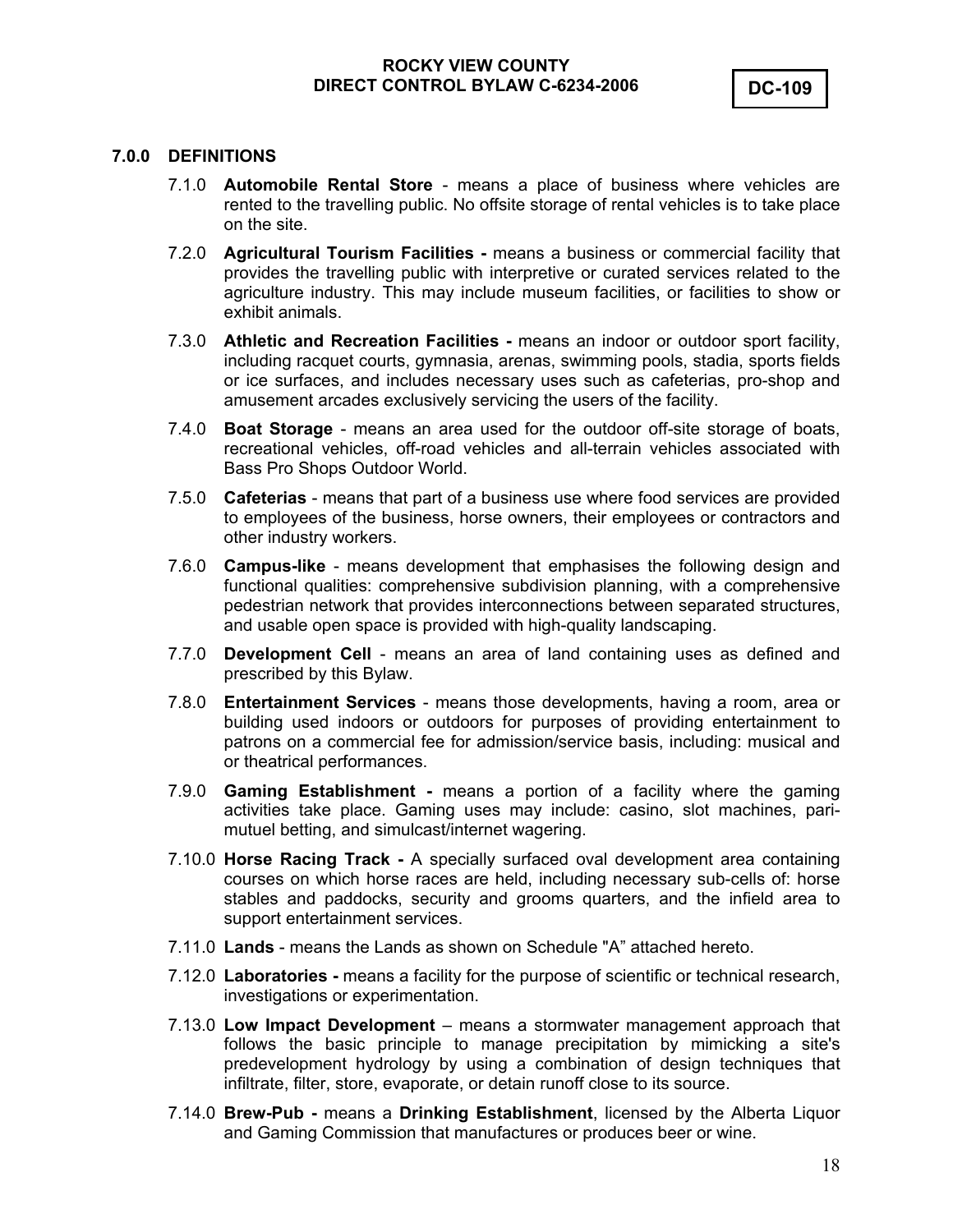

- 7.15.0 **Parking and Loading Needs Assessment** means an assessment of parking and loading needs of a particular development. The assessment must be conducted by a qualified professional, and must reference a Transportation Impact Assessment that has been completed to the satisfaction of the County for the development.
- 7.16.0 **Racing Entertainment Centre** means an indoor and outdoor facility, where the principal use is a horse racing track, including the necessary sub-cells of stables, security and grooms quarters, viewing areas & grandstand, animal health care services, vehicle parking (structured & at-grade), and accessory buildings for grounds-keeping, storage and security. Other uses include: other horse and nonhorse events, restaurants, drinking establishments, cafeterias, entertainment services, gaming establishment (to include casino, slot machines, pari-mutuel betting, and simulcast/internet wagering), offices, retail stores and services, tourist information services and facilities, radio/tv/multimedia studios, and hotel. This Cell is to also include Child Care Facilities for the use of Racing Entertainment Centre employees and contractors only.
- 7.17.0 **Radio/Television/Multimedia Facilities** means the use of a building or a portion thereof for the creation, editing and/or broadcasting of radio, television, internet or multimedia productions, including lighting and antennae structures.
- 7.18.0 **Offices** means a facility or portion of a building primarily for the provision of professional, management, administrative, consulting, or financial services. Typical uses include the offices of lawyers, accountants, engineers, architects, and real estate, insurance, clerical, secretarial, employment, telephone answering and office support services.
- 7.19.0 **Post-Secondary University or College** means an institution offering educational instruction or training and/or performing academic or technical research. The institution may include a wide range of accessory Uses including (but not limited to): dormitories, food services, athletic and recreational facilities, student and personal services, offices and laboratories.
- 7.20.0 **Seasonal Sales of Vegetation** means sale of vegetation from a defined location on the site for a period of time not to exceed 40 days. Examples include: Christmas tree sales; spring sale of bedding plants.
- 7.21.0 **Security and Grooms Quarters** means a building, area within a building, or portion of the site, designed and utilized as temporary accommodation for security personnel or horse grooms (to include horse owners, their employees or contractors and other industry workers). This use may be part of the horseboarding sub-cell of the Horse Racing Track*,* or a part of a security function related to the Horse Racing Track.
- 7.22.0 **Service Stations** means an establishment for the sale of automotive fuels, lubricating oils and associated automotive fluids or the routine servicing and minor repair of motor vehicles or both, excluding automotive specialty and auto body and paint shop uses, and may also include the following accessory uses: grocery store, towing service, single bay car wash or the sale of automotive accessories.
- 7.23.0 **Super-Regional Shopping Centre** An enclosed destination facility that is comprehensively designed, architecturally integrated, and market unique, which provides for the sale of a wide variety of goods and services to the public. All commercial, entertainment, service, hospitality, office uses, and uses ancillary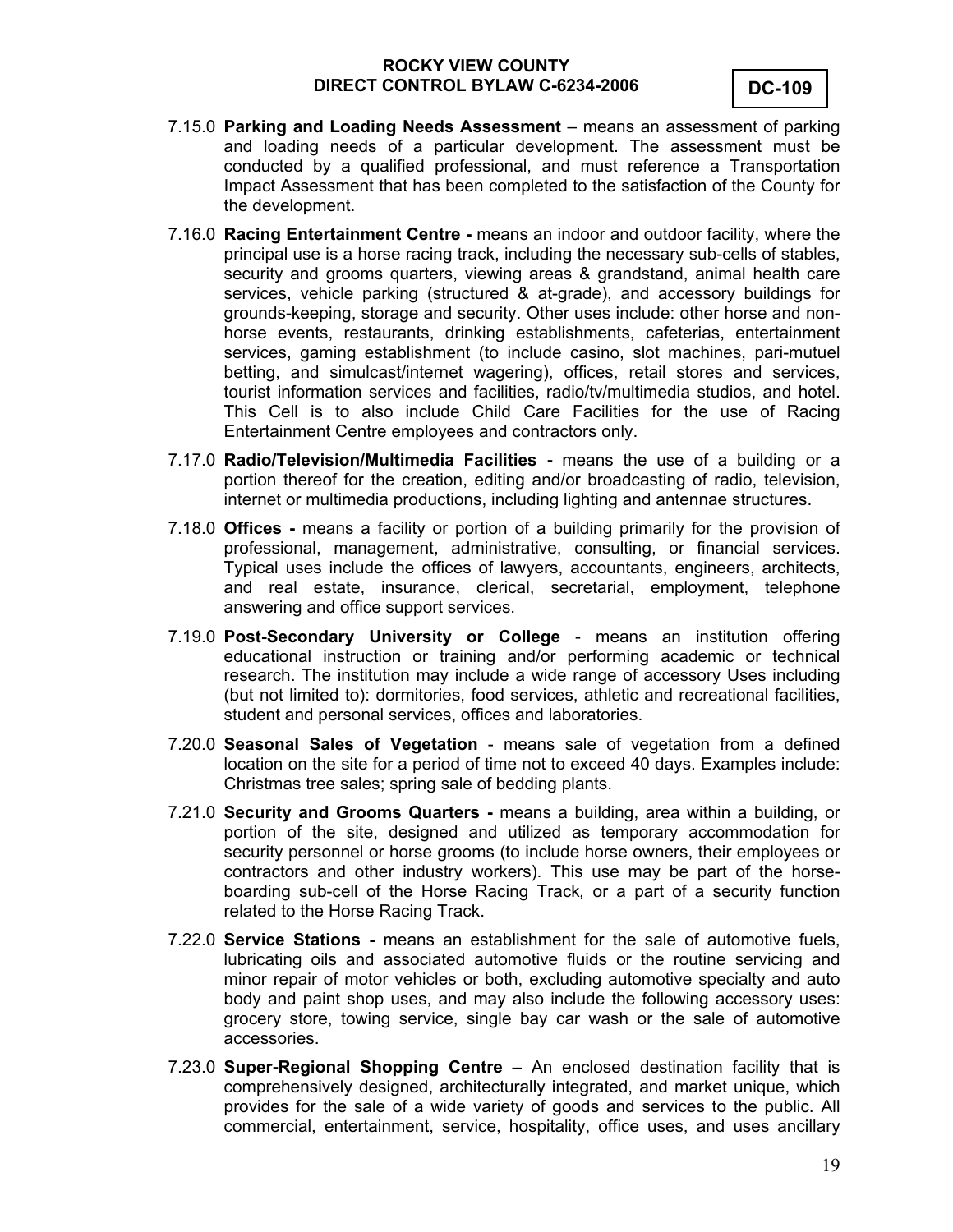

thereto, are permitted at the discretion of the Landowner. Outdoor display areas, and storage areas, parking facilities (surface and structured), supporting the Super-regional Shopping Centre are permitted in accordance with the Master Site Development Plan, in form and substance acceptable to the County.

- 7.24.0 **Temporary Construction Facility –** means a trailer, shed or structure to be used as an office, meeting area, storage area or lunch room for the use of construction workers attending the site for construction duties for development of the site.
- 7.25.0 **Utilities or Utilities, public**  means a system or works used to provide for public consumption, benefit, convenience or use: water or steam; sewage disposal; public transportation operated by or on behalf of the County; irrigation; drainage; fuel; electric power; heat; waste management; telecommunications; residential or commercial street lighting and includes the thing that is provided for public consumption, benefit, convenience or use;
- 7.26.0 **Veterinary Clinics** means a facility for the medical care and treatment of animals and includes provision for their overnight accommodation but does not include boarding kennels, outdoor pens, runs or enclosures.
- 7.27.0 **Viewing Areas & Grandstand** means an area or structures used by spectators to view horseracing or entertainment activities taking place on the site.
- 7.28.0 Terms not defined above have the same meaning as defined in Section 8 of Land Use Bylaw C-4841-97.

#### **8.0.0 REPEAL**

Upon third reading of this Bylaw, Bylaws C-6104-2005 (DC 106) and C-5842-2003 (DC 88), and C-6031-2005 (DC 99) as it applies to SW10 Twp.26 Rge.29 W4M are hereby repealed.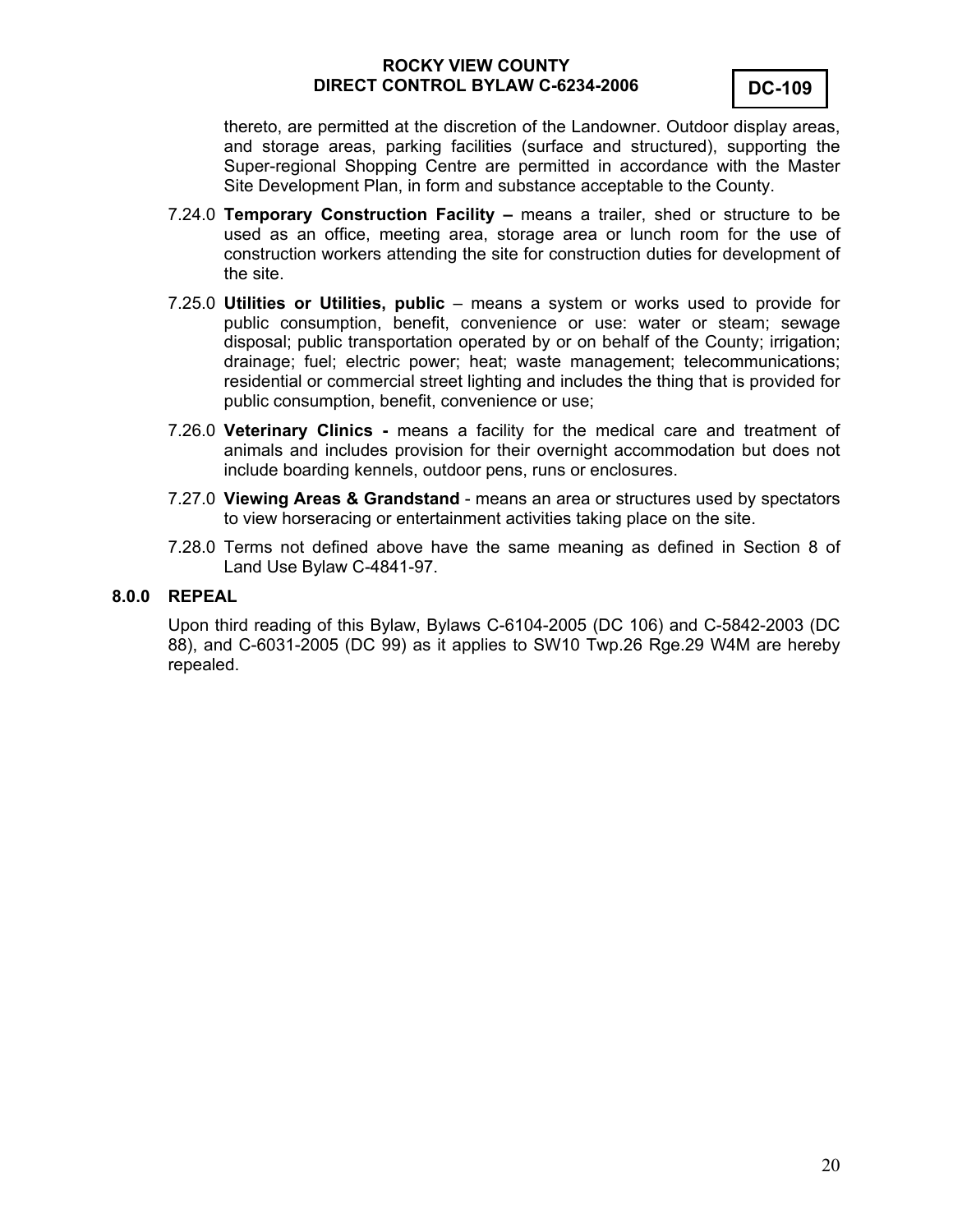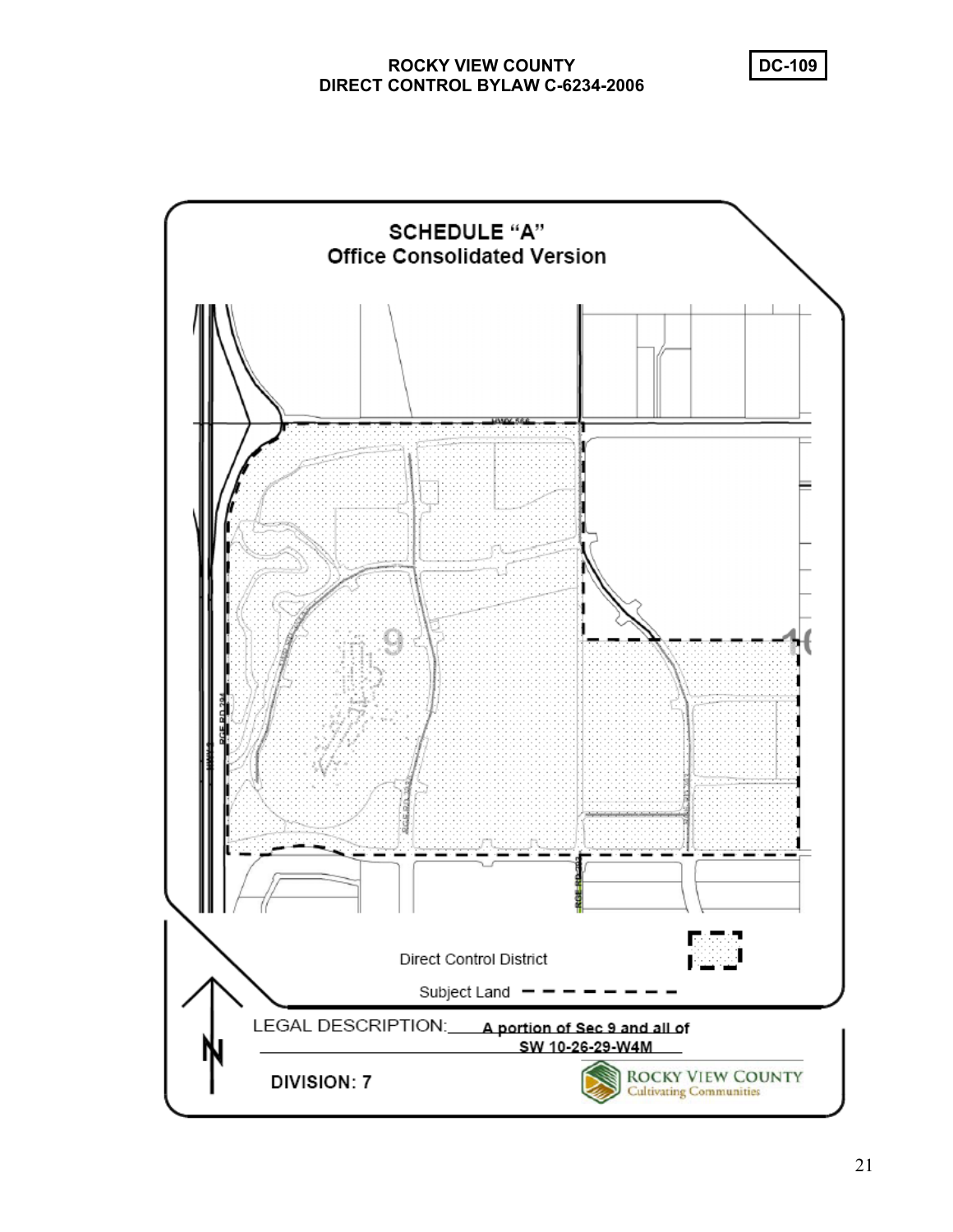**SCHEDULE "B" Office Consolidation Version** D  $A-5$ с  $A-2$ A-6  $A-1$ B  $A - 4$  $A-3$  $A-7$ CITY OF CALGARY Cell A  $\begin{array}{|c|c|c|c|c|}\n\hline\n\text{Cell B} & \text{Cell B} & \text{Cell C} & \text{All} \\
\hline\n\end{array}$ Cell D A portion of Section 9 and all of SW 10-26-29-W4M ROCKY VIEW COUNTY<br>Cultivating Communities **DIVISION:7**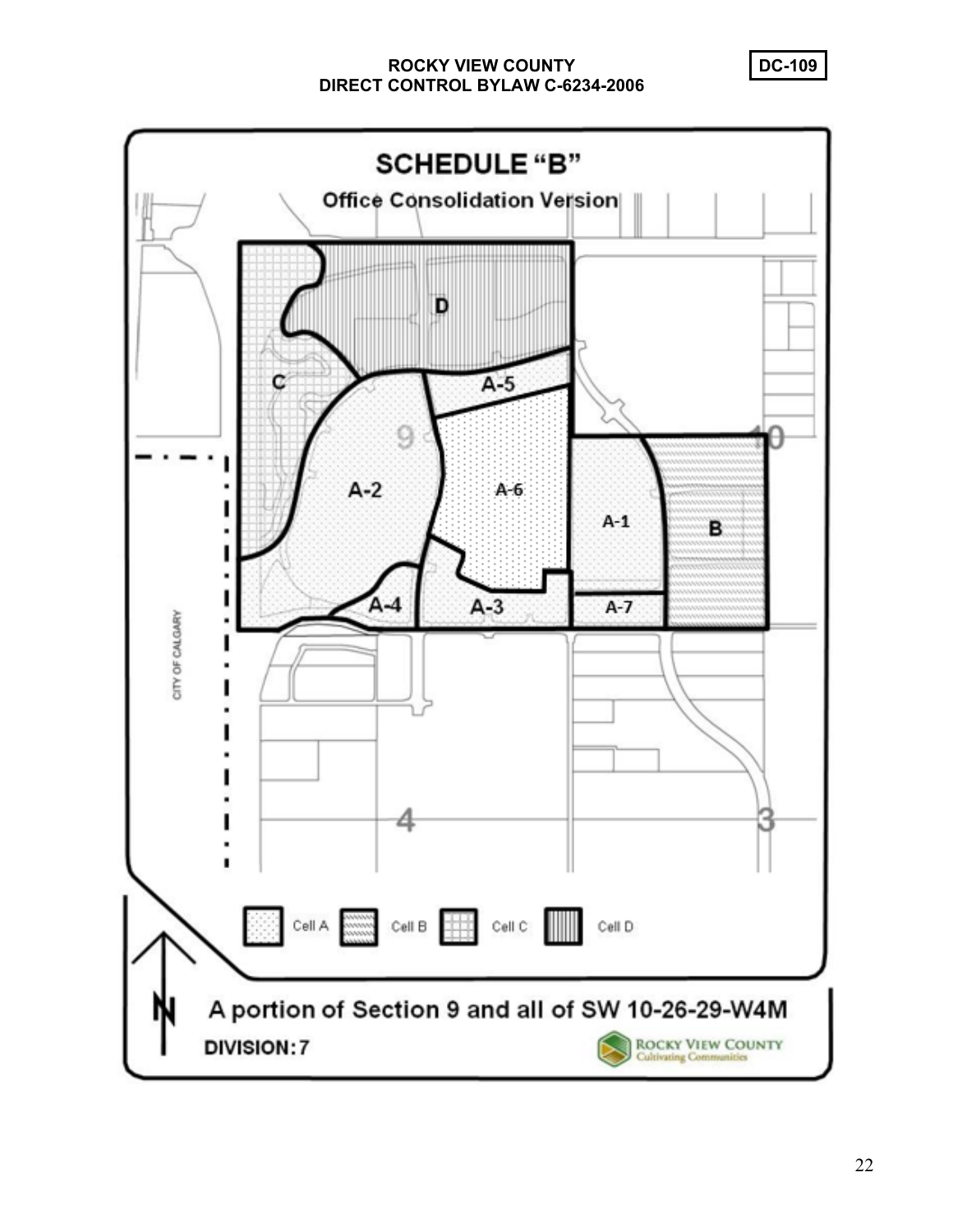# **APPENDIX "A"**

# **Comprehensive Landscape Strategy**

Please refer to the following link for a full text version.

Appendix A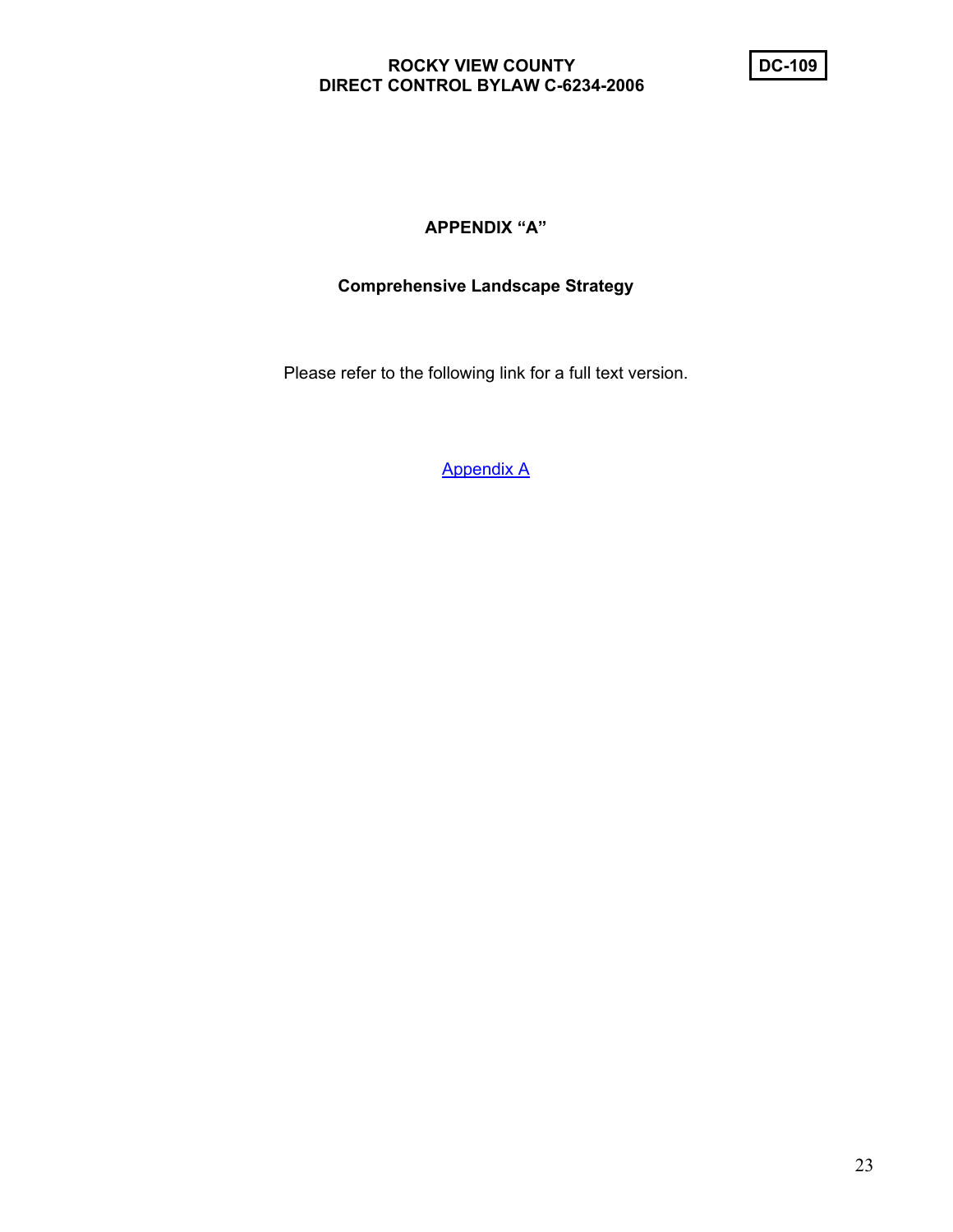# **APPENDIX "B"**

# **Master Site Development Plan For Sub-Cell A-1**

Please refer to the following link for a full text version.

Appendix "B"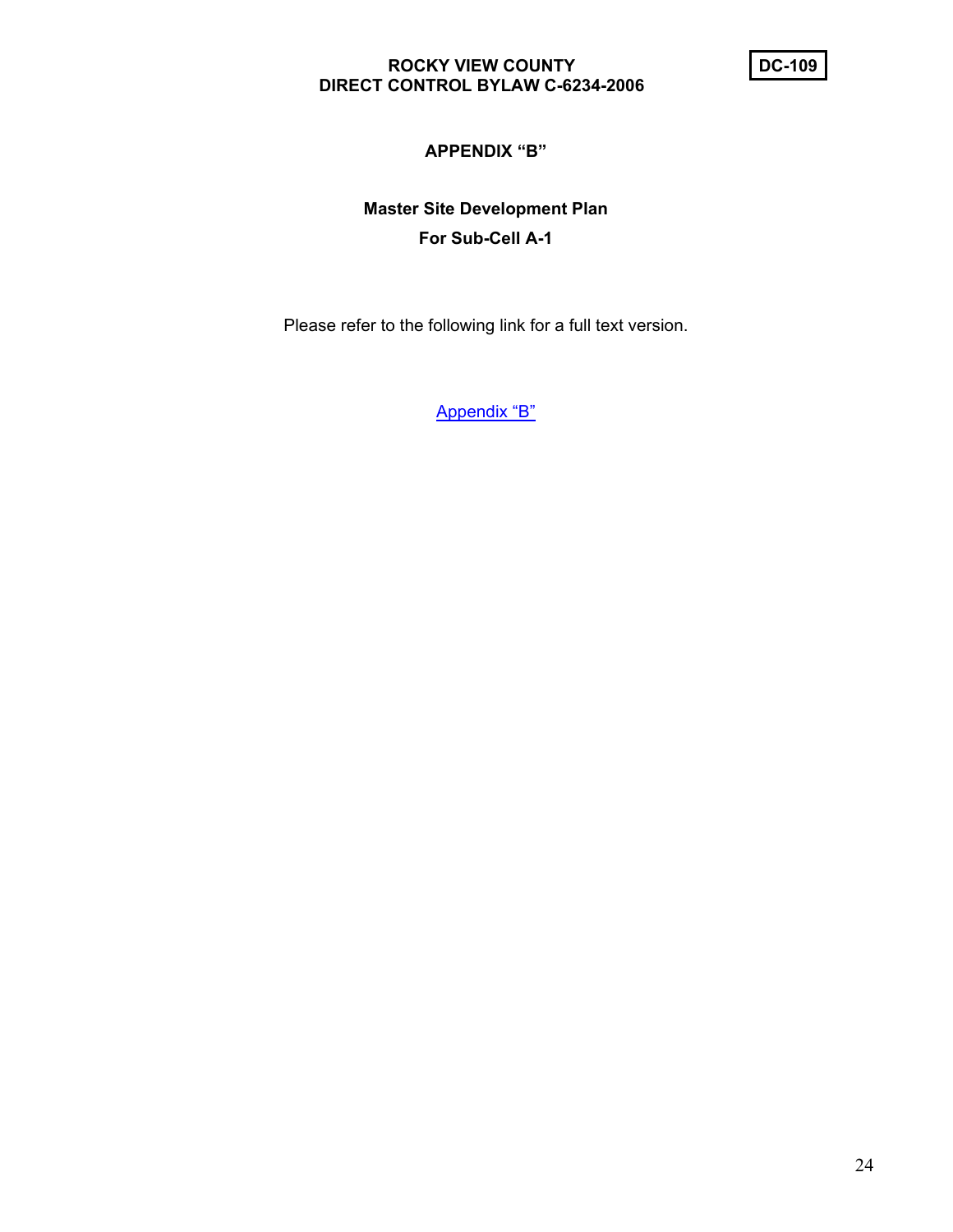# **APPENDIX "C"**

# **Master Site Development Plan For Sub-Cell A-2**

Please refer to the following link for a full text version.

Appendix "C"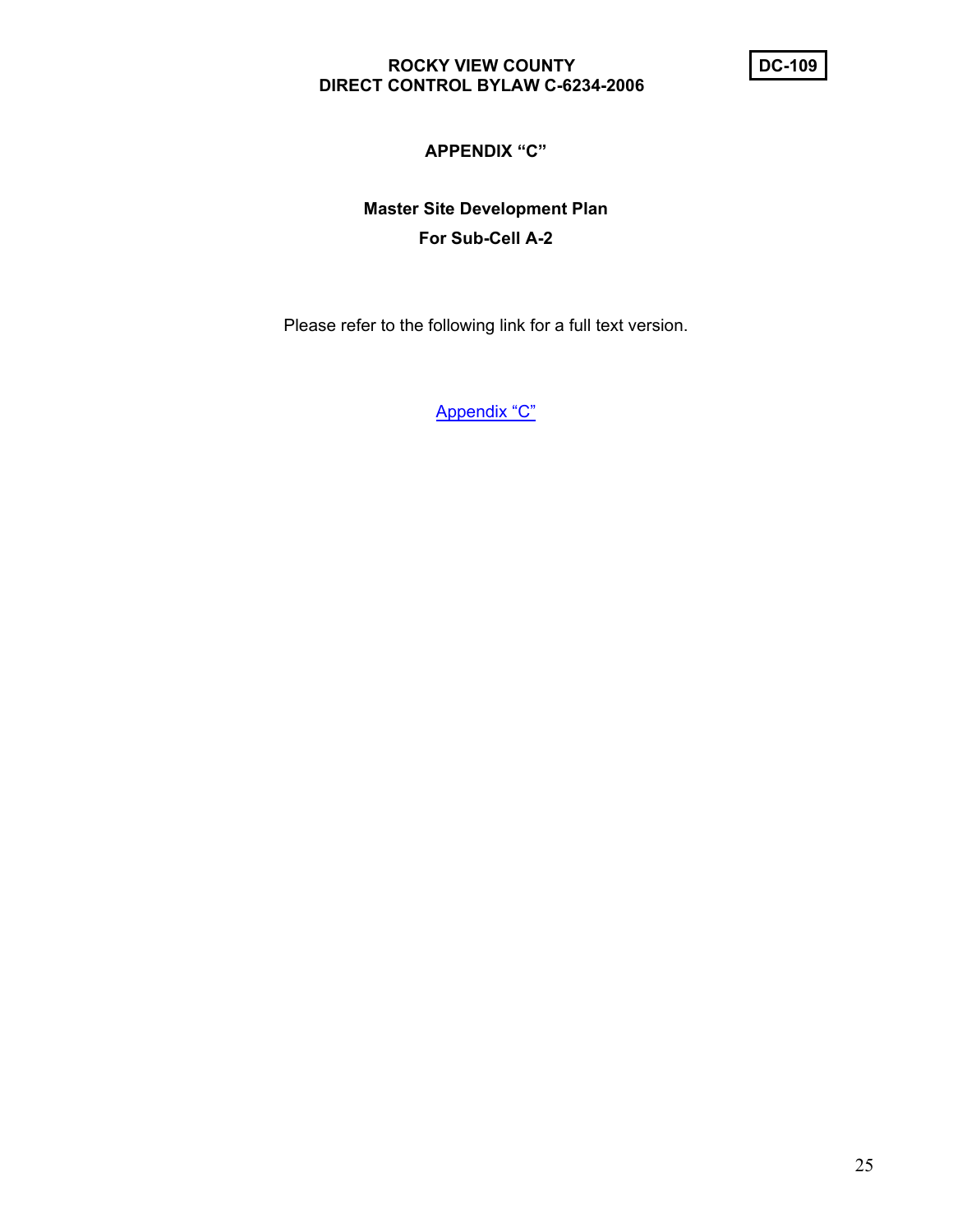# **APPENDIX "D"**

# **Master Site Development Plan For Sub-Cell C**

Please refer to the following link for a full text version.

Appendix "D"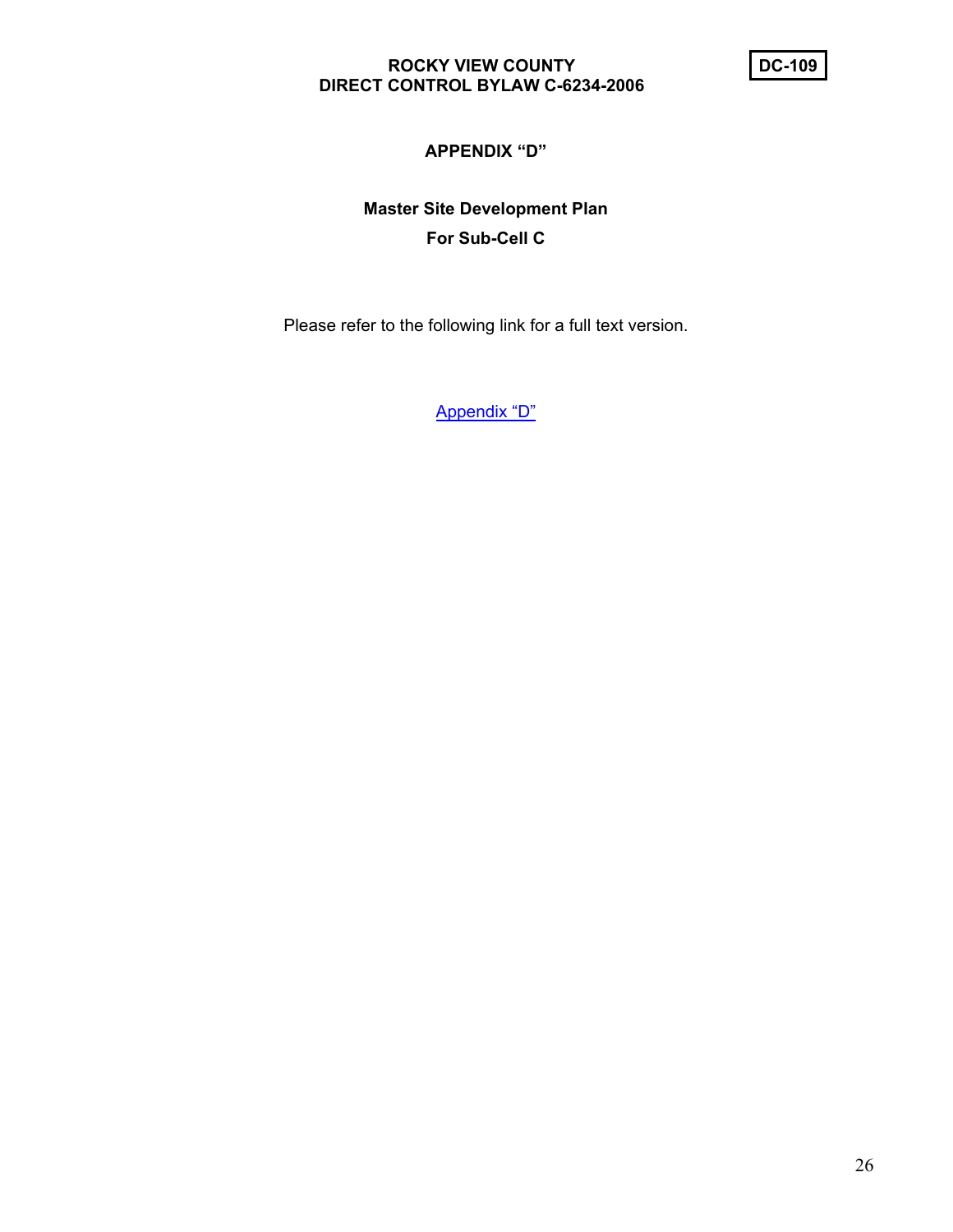# **APPENDIX "E"**

# **Ham West Industrial Park**

## **Master Site Development Plan for Cell B of the East Balzac Super-regional Shopping Centre and Racing Entertainment Centre**

Please refer to the following link for a full text version.

Appendix "E"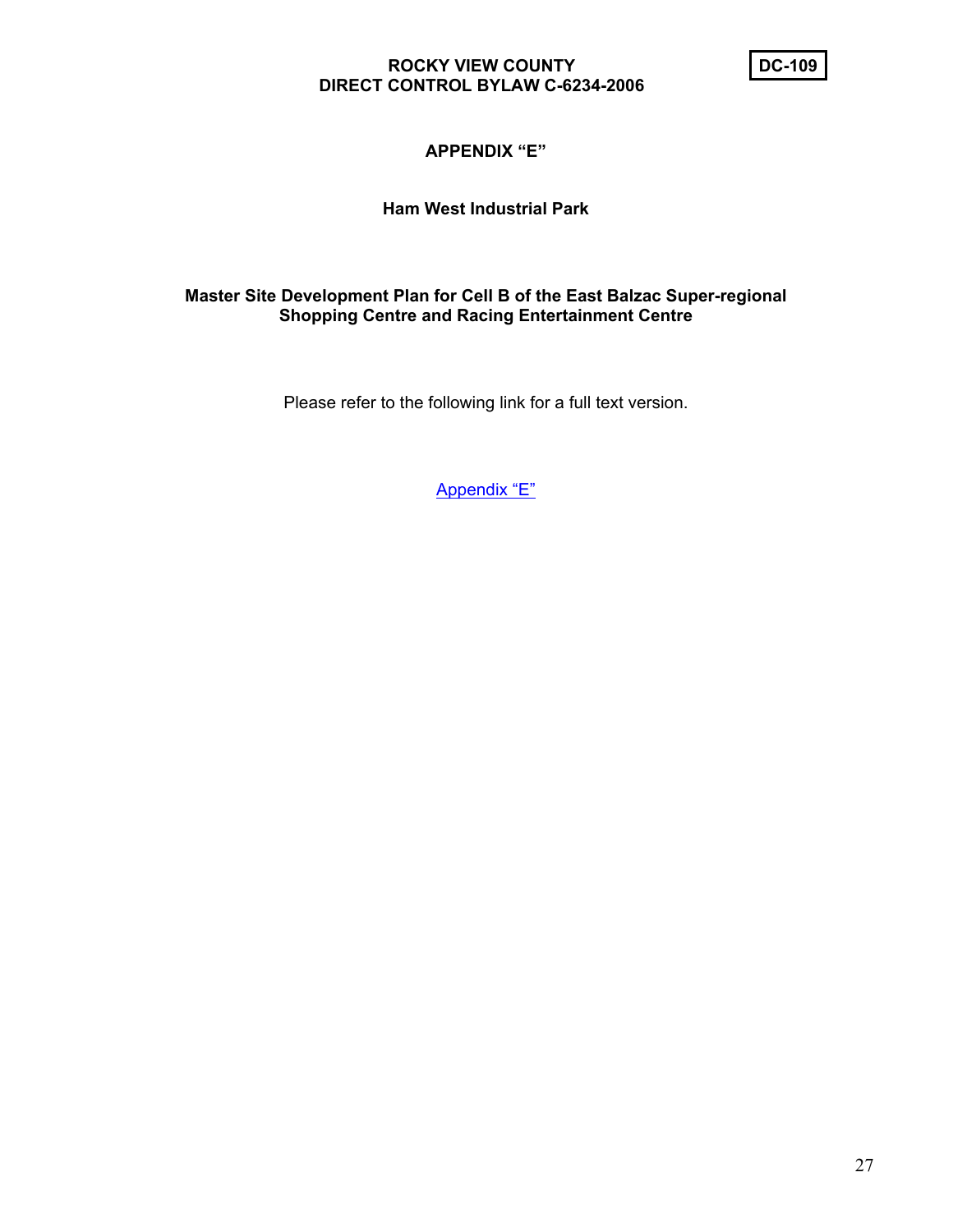# **APPENDIX "F"**

**CrossIron Common Cell D (Sub Cells D-1 – D-2)** 

#### **Master Site Development Plan**

Please refer to the following link for a full text version.

Appendix "F"